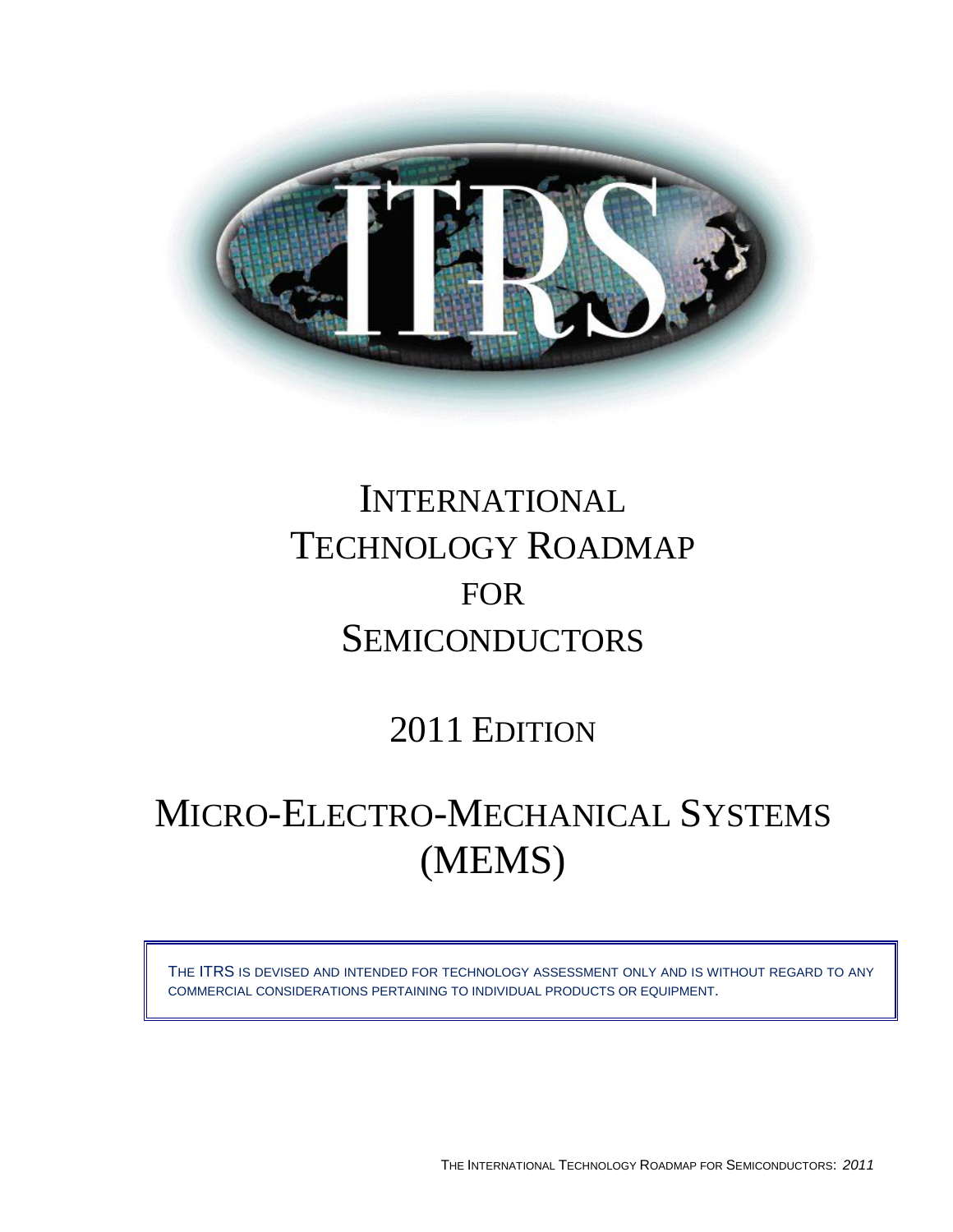## TABLE OF CONTENTS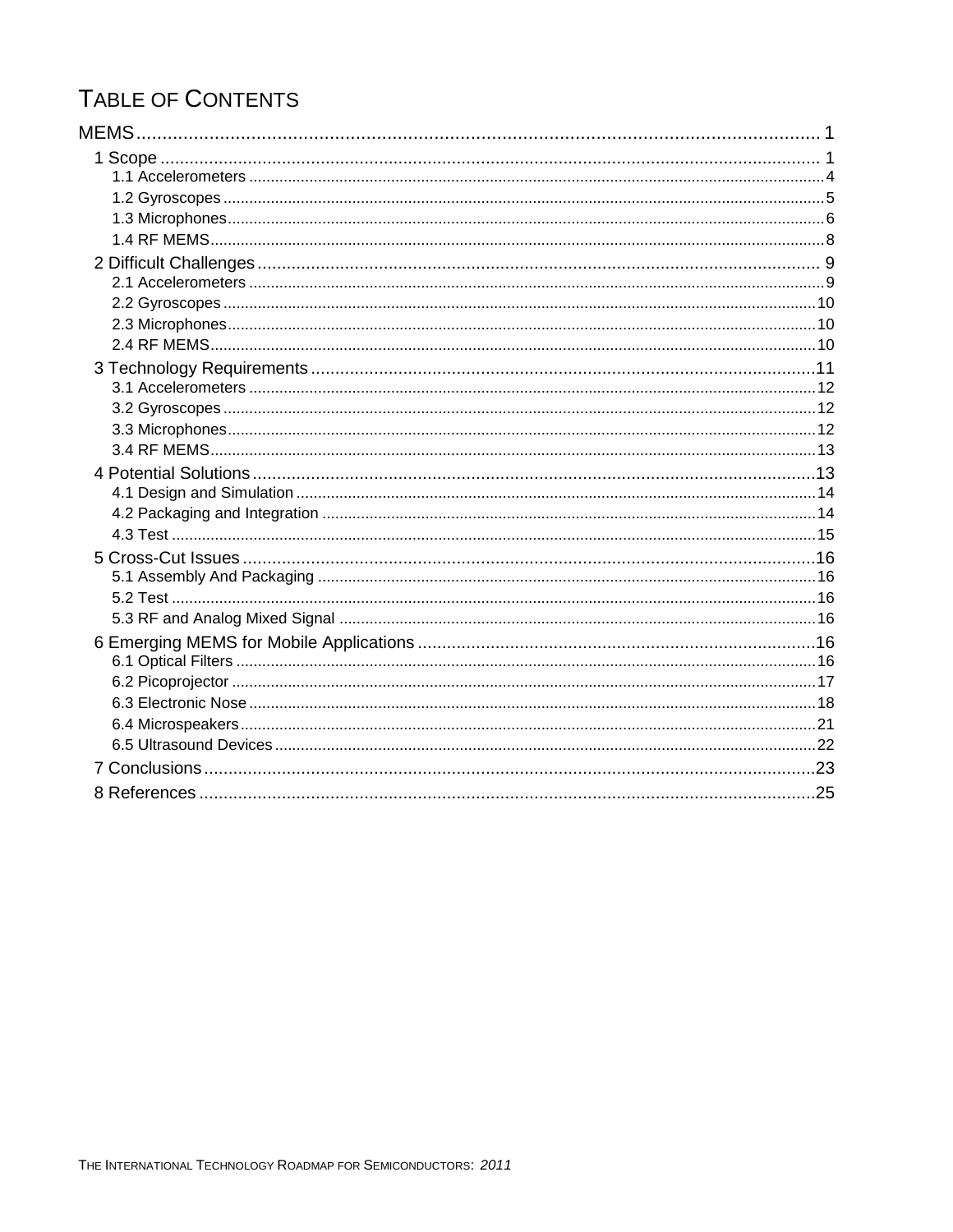### LIST OF FIGURES

| Figure MEMS1  | The combined need for digital and non-digital functionalities in<br>an integrated system is translated as a dual trend in the<br>International Technology Roadmap for Semiconductors: miniaturization<br>of the digital functions ("More Moore") and functional diversification                                                                                   |  |
|---------------|-------------------------------------------------------------------------------------------------------------------------------------------------------------------------------------------------------------------------------------------------------------------------------------------------------------------------------------------------------------------|--|
| Figure MEMS2  | Path of increasing integration beginning with mainframe computers to<br>minicomputers, PCs, desktop internet, and to mobile internet devices                                                                                                                                                                                                                      |  |
| Figure MEMS3  | Unit shipments for motion sensors in handsets and tablets are                                                                                                                                                                                                                                                                                                     |  |
| Figure MEMS4  | The MEMS accelerometer, introduced in the iPhone by Apple,                                                                                                                                                                                                                                                                                                        |  |
| Figure MEMS5  |                                                                                                                                                                                                                                                                                                                                                                   |  |
| Figure MEMS6  |                                                                                                                                                                                                                                                                                                                                                                   |  |
| Figure MEMS7  | The Si Time SiT9104 provides six single-ended clock outputs, two<br>from each PLL, which can operate at up to 220 MHz. Each PLL and<br>associated pair of clock outputs can be driven by independent voltage<br>supplies (1.8, 2.5, 2.8 or 3.3 V), and each output pair on the differential<br>output SiT9103 can be configured to one of three signaling levels, |  |
| Figure MEMS8  |                                                                                                                                                                                                                                                                                                                                                                   |  |
| Figure MEMS9  | TI's prototype USB picoprojector nHD Pico with 20 lumens,<br>640 x 360 resolution, a contrast ratio greater than 1,000:1, a true<br>RGB LED wide color gamut and reliance on a low-power Pico                                                                                                                                                                     |  |
| Figure MEMS10 | (a) Schematic cross-section of a capacitive micromachined<br>ultrasound transducer (cMUT), (b) SEM detail of four dual thickness<br>cMUT cells from a 2D array of acoustic pixels, and (c) COMSOL<br>simulation of the first eienmode of a dual thickness cMUT cell 22                                                                                            |  |

### LIST OF TABLES

| Table MEMS1 | MEMS Accelerometer Technology Requirements (LINK)  12        |  |
|-------------|--------------------------------------------------------------|--|
| Table MEMS2 |                                                              |  |
| Table MEMS3 | MEMS Microphone Technology Requirements (LINK)  13           |  |
| Table MEMS4 | RF MEMS Resonator Technology Requirements (LINK)  13         |  |
| Table MEMS5 | RF MEMS Galvanic Switch Technology Requirements (LINK)  13   |  |
| Table MEMS6 | RF MEMS Varactors Technology Requirements (LINK)  13         |  |
| Table MEMS7 | Sensing Technologies Suitable for Electronic Nose Devices 20 |  |
|             |                                                              |  |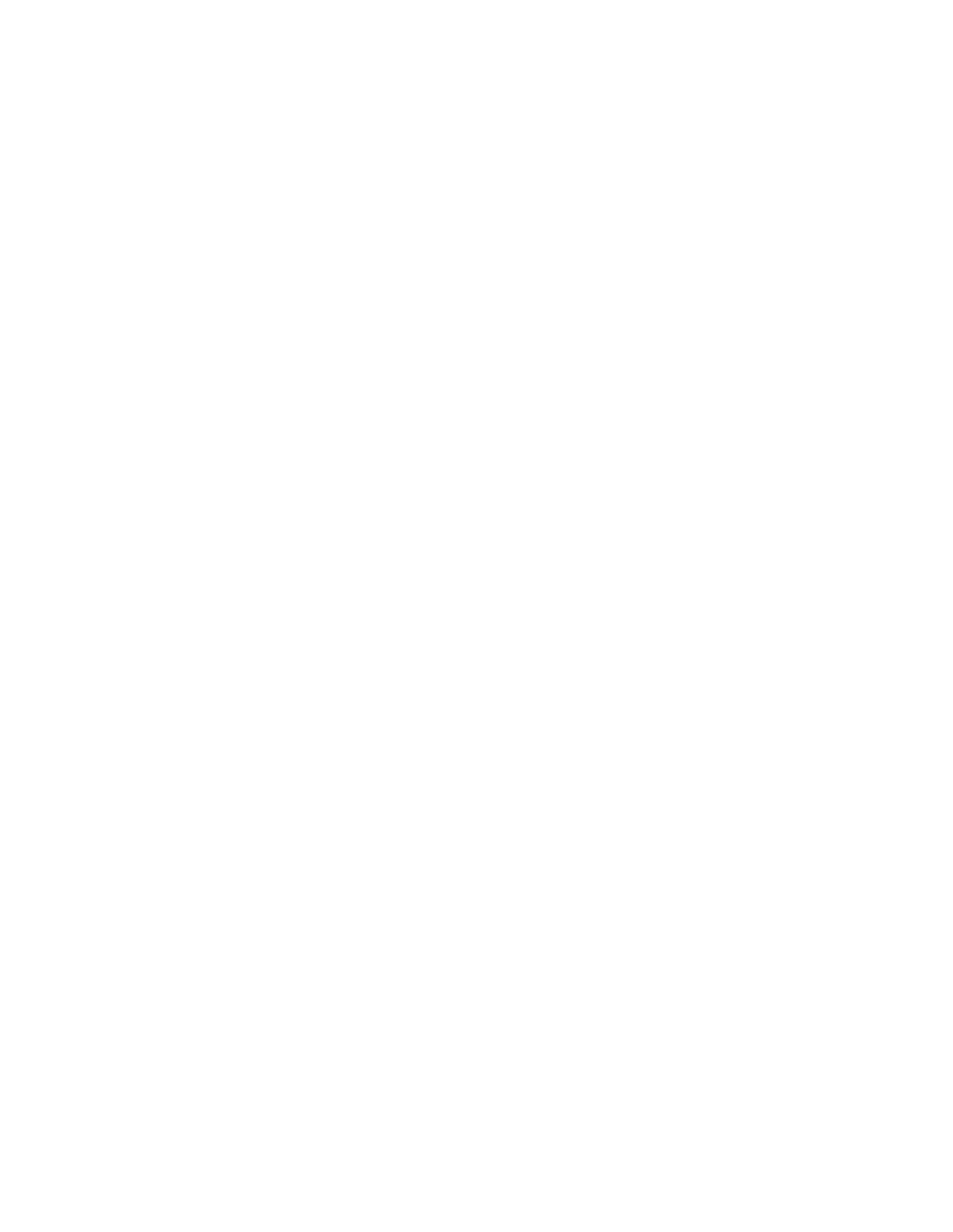## <span id="page-4-0"></span>**MEMS**

*"It is not enough that you should understand about applied science in order that your work may increase man's blessings. Concern for the man himself and his fate must always form the chief interest of all technical endeavors; concern for the great unsolved problems of the organization of labor and the distribution of goods in order that the creations of our mind shall be a blessing and not a curse to mankind. Never forget this in the midst of your diagrams and equations."* − Albert Einstein (1879 - 1955)

### <span id="page-4-1"></span>**1 SCOPE**

The ITRS MEMS Technology Working Group (TWG) was established is 2011 and tasked to develop a new chapter for the ITRS Roadmap. The motivation for this endeavor can be traced back to the MEMS Industry Group's (MIG) 2010 METRIC Workshop on MEMS Fabrication Challenges, held in San Jose, CA, in March 2010. An important outcome from this workshop was the recognition that device testing, which can typically consume 20% to as much as 70% of the manufacturing cost, was a growing area of concern for the industry. MIG's members decided to assess the current practices and needs for device testing, and to organize a workshop on the subject in the following year.

This outcome fueled the establishment of an iNEMI MEMS TWG in the summer of 2010, which delivered its report to iNEMI in November 2010. This report was published as the MEMS/Sensors Chapter in the 2011 iNEMI Roadmap  $\left[1\right]$ . As iNEMI and ITRS have developed a partnership, a proposal for forming an ITRS MEMS TWG was presented to the International Roadmapping Committee (IRC) at the ITRS' Winter Meeting on December 1, 2010, in Tsukuba, Japan, and was approved as a pilot effort. The ITRS MEMS TWG presented a progress report at the ITRS Spring Meeting on April 11, 2011, in Potsdam, Germany, and was approved to become a formal committee that would produce a MEMS Chapter in the upcoming 2011 ITRS Report.

This report incorporates information from the iNEMI report with a focus on Mobile Internet Devices (such as smart phones and table computers), and adds the well-known Technology Requirements Tables, which are a main characteristic of ITRS technology roadmapping.

Micro-Electro-Mechanical Systems (MEMS) are devices that are fabricated using techniques similar to those used for integrated circuits (ICs). They are composed of micrometer-sized mechanical structures (suspended bridges, cantilevers, membranes, fluid channels, etc.) and often integrated with analog and digital circuitry. MEMS can act as sensors, receiving information from their environment, or as actuators, responding to a decision from the control system to change the environment.

MEMS are often said to have been inspired more than 50 years ago with the famous lecture of Richard Feynman in 1959 entitled "There's plenty of room at the bottom"  $[^2]$ , where the "bottom" is referred to as exploring the reduction of length scale to enable new functions. However, manufacturing firms like Kulite (1958) had already been focusing on developing new sensor technologies based on MEMS that preceded Feynman's seminal talk. The miniaturization of electromechanical devices composed of suspended membranes and movable structures appeared in the 60's  $[^3]$  and further developed in the 70's and based on the "bulk" micromachining method, which released the elements by etching away the silicon substrate material. The surface micromachining method as we know it today was first demonstrated by Howe and Muller in the early 80's and relied on polysilicon as the structural material  $\mathcal{I}^4$ .

MEMS technology is perceived as a child or ancillary innovation of semiconductor electronics, much as how information technology is an ancillary innovation. But unlike semiconductor electronics, MEMS are not driven by a small set of applications, such as microprocessors and memories, but by literally hundreds if not thousands of unique devices and applications. The diversity of MEMS applications, manufacturing techniques, materials, and a lack of a unit cell such as the CMOS transistor, have resulted in MEMS technologies as being thought of as a job shop rather than like a highvolume semiconductor factory. Although there has been much earlier work in roadmapping MEMS technologies  $\binom{5}{1}$ , the historical lack of cohesiveness in the industry has made it a challenge for obtaining industry-wide consensus on crosscutting needs.

Similar to discrete sensor technologies, Micro-Electro-Mechanical Systems (MEMS) have an extremely diverse application set, ranging from physical to optical, chemical, and biological, as well as a diversity of materials and methods used to manufacture them. A first impression of MEMS would undoubtedly start with the theme of miniaturization for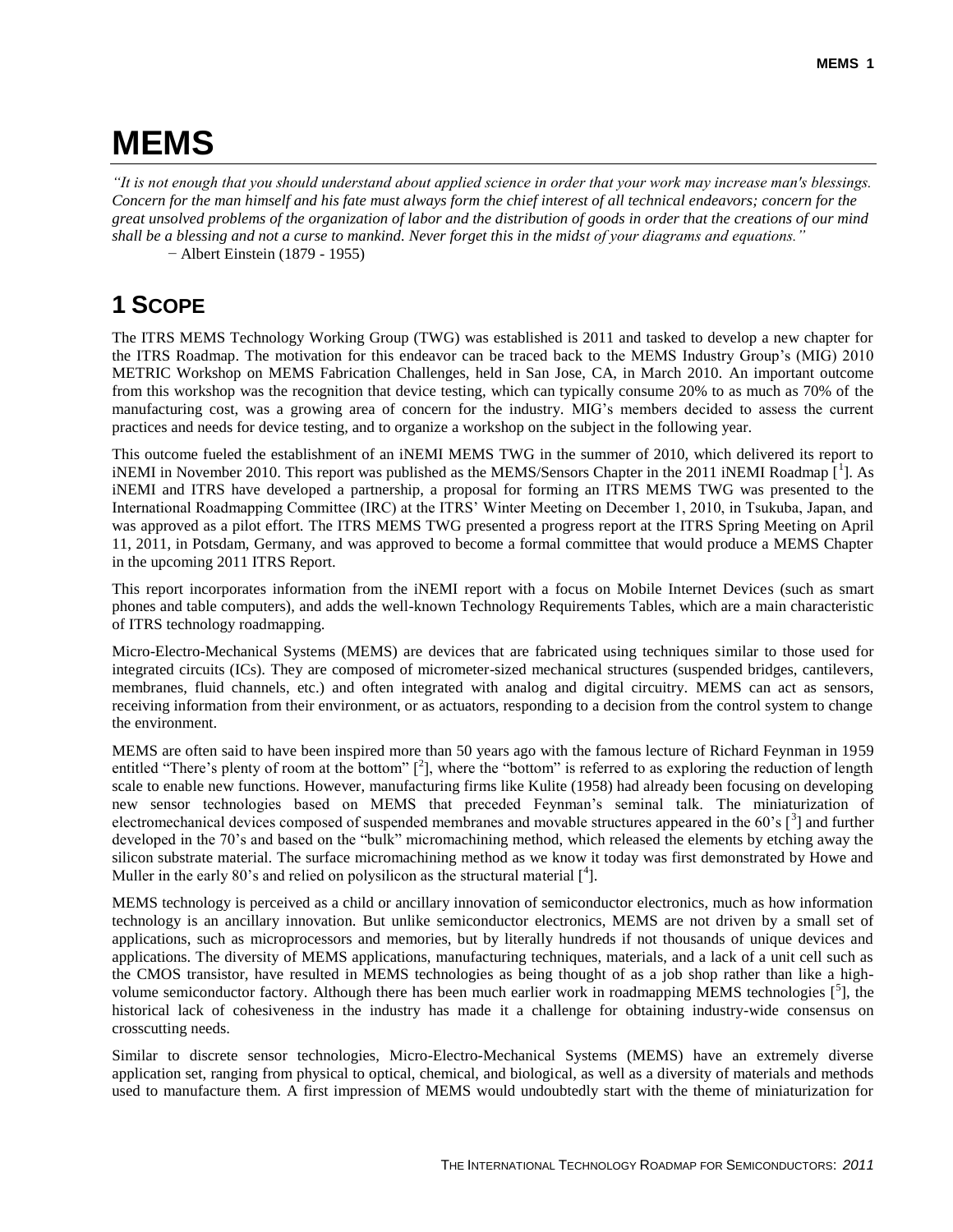realizing ever-smaller sensors and actuators. However, where they truly stand apart is in the integration of functionalities: combining sensing and actuation with information processing, signal conditioning, built-in test, and communications.

In a paper  $\binom{6}{1}$  published in 1965, Gordon Moore wrote, "The complexity for minimum component costs has increased at a rate of roughly a factor of two per year. Certainly over the short term this rate can be expected to continue, if not to increase." This trend, coined "Moore's Law," has been the predominate subject of roadmapping in the ITRS. However, a growing trend in electronics manufacturing, summarized in an article in IEEE Spectrum  $\vec{[}^{\,\,\tau}$ ], concerns the integration of functional diversity called More-than-Moore (MtM). The ITRS has been engaged in discussions concerning roadmapping More-than-Moore (MtM) technologies. The 2010 Update to the ITRS Roadmap included serious consideration as to whether a formal roadmap should be constructed according to the More-than-Moore trend, and a resulting More-than-Moore White Paper  $\binom{8}{1}$  discussing the requirements for roadmapping this industrial trend. See Figure MEMS1.

<span id="page-5-1"></span>

<span id="page-5-0"></span>*Figure MEMS1 The combined need for digital and non-digital functionalities in an integrated system is translated as a dual trend in the International Technology Roadmap for Semiconductors: miniaturization of the digital functions ("More Moore") and functional diversification ("More-than-Moore"[\).](#page-5-1)<sup>8</sup>*

The ITRS MEMS TWG began its discussions by carefully defining the scope of its effort. This was prompted by two basic challenges—(1) how can we roadmap MEMS technologies, and (2) what should the ITRS's focus be? The ITRS had already developed a set minimum requirements that should be met in order for technology roadmapping to be viable. These requirements were defined in the More-than-Moore White Paper as:

- A restricted set of figures of merits,
- An existence of a community of players,
- A willingness to share information,
- A potential market of significant size inducing a wide applicability of the roadmap,
- A convergence of opinion among a majority of the key players on the progress trends that these figures of merit are expected to follow.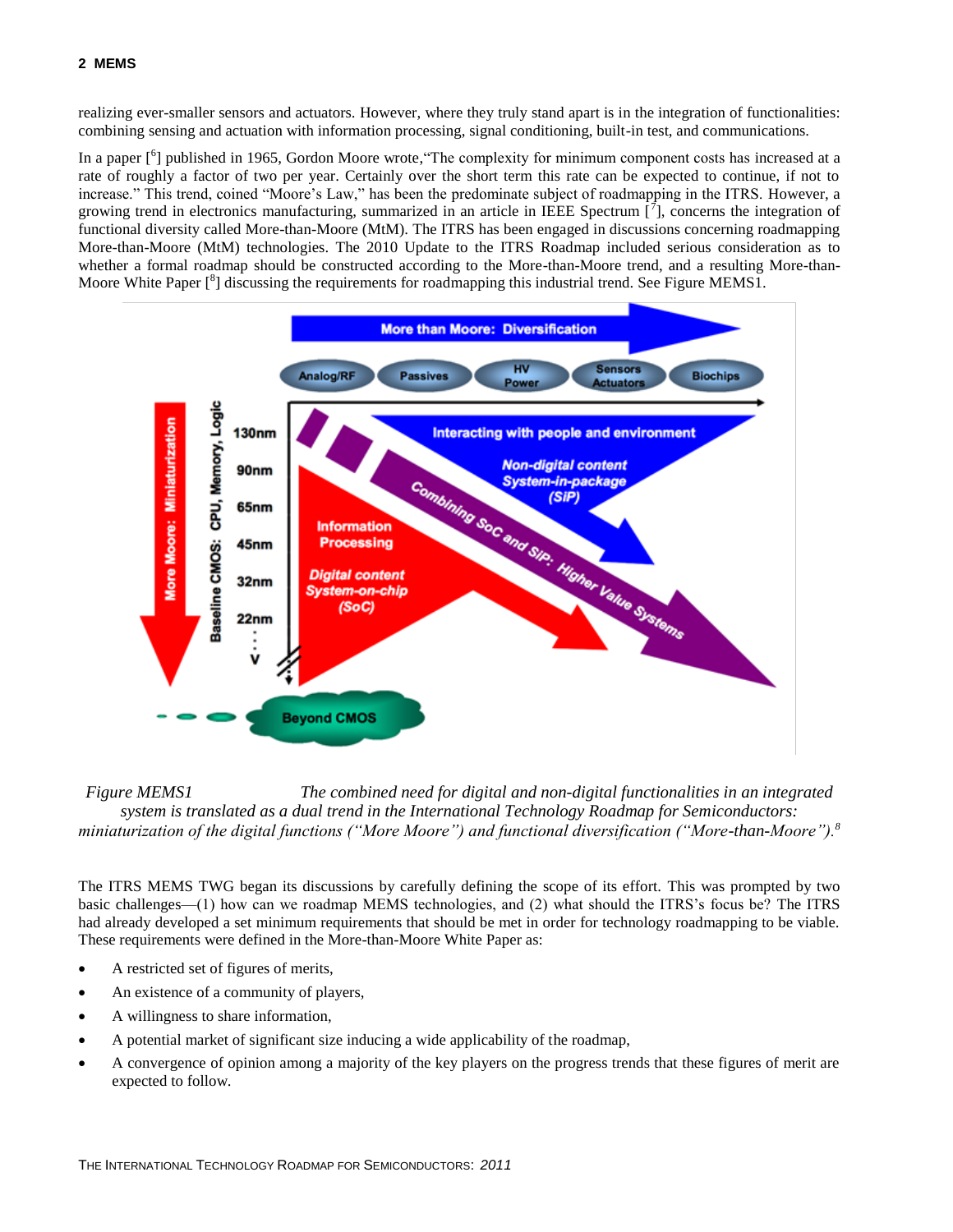Many of these requirements were already ripening in the MEMS industry. The MEMS Industry Group represented an existence of a community of players with a willingness to share information to address a common need: the rising cost of device testing and a decision to hold a workshop on this topic to solve this problem. There was also a market of significant size: MEMS device manufacturing was forecasted to grow rapidly in consumer electronics-related applications. iSuppli had forecasted growth of almost 30% compounded annually  $[9]$  in smart phones and tablet computers. Lastly, there was a demonstrated potential to reach a convergence of opinion by the recent success of the MEMS Chapter in the 2011 iNMEI Report.

The second challenge, what should be the ITRS's focus for MEMS roadmapping, was critical for facilitating an industrial consensus to meet the final requirement for a convergence of opinion on a restricted set of figures of merit, e.g., the technology requirements tables. MEMS technologies are quite diverse, ranging from microheating elements, surgical tools, and microfluidic devices, as well as the better-known applications of inkjet printer cartridges, acceleration sensors, and digital light projectors. In contrast to this diversity, the ITRS is perceived to have a very specific focus: roadmapping the technological growth of the microprocessor and memory. Though there had been much thought within the ITRS on the evolution of Moore's Law to include functional diversity and MtM Roadmapping, there were still many questions within the ITRS membership concerning how this would be accomplished for a technology as diverse as MEMS. Thus, it was very important that a correct alignment developed to quell concerns about the diversity of MEMS both within the ITRS and also with potentially new MEMS industrial members.

The MEMS TWG chose to align its effort towards MEMS technologies associated with "mobile internet devices." The thinking behind this strategic focus is well exemplified in **Error! Reference source not found.**, which graphically depicts with evolution of the computer from mainframe to mini, PC, desktop internet, and finally the new mobile internet devices such as smart phones and tablet computers. This choice in strategic focus is further supported by the fact that the largest segment of growth in MEMS manufacturing is aligned with mobile internet devices. **Error! Reference source not found.**, from iSuppli, shows a growth in unit sales for motion sensors in handsets and tablets to reach 1**¾** billion by 2015. Thus, as the ITRS is well known for roadmapping the semiconductor technologies associated with the evolution of the



**Ease of use Improvements Drive Growth** 

computer, it is naturally aligned to roadmap semiconductor technologies associated with the next step in that evolution.

<span id="page-6-0"></span>*Figure MEMS2 Path of increasing integration beginning with mainframe computers to minicomputers, PCs, desktop internet, and to mobile internet devices such as smartphones and tablet computers.<sup>1</sup>*

 $\overline{a}$ 

*<sup>1</sup> From the 2011 iNEMI Report*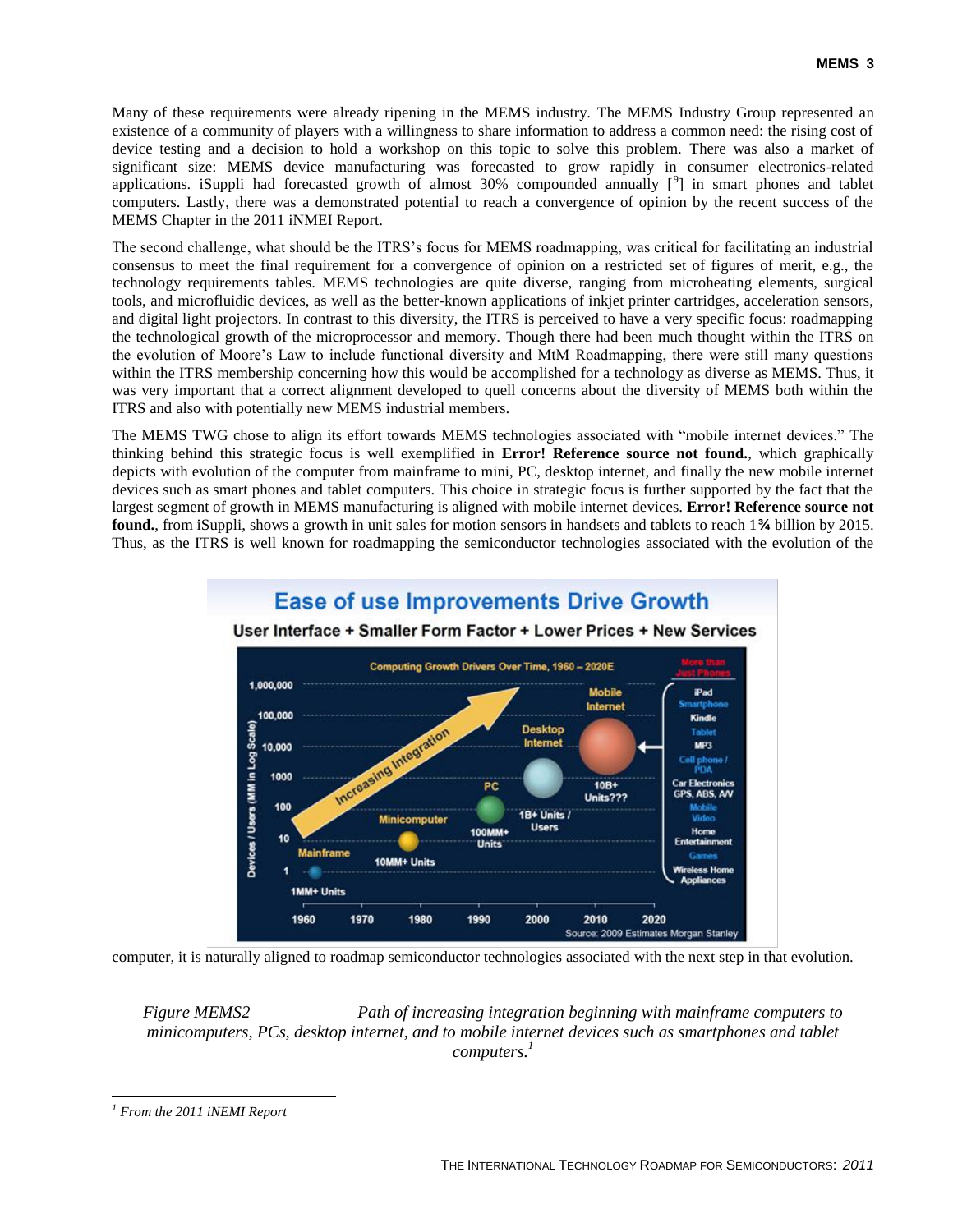

#### <span id="page-7-1"></span>*Figure MEMS3 Unit shipments for motion sensors in handsets and tablets are forecasted to reach 1¾ billion by 2015.<sup>2</sup>*

The adoption of this strategic focus for the ITRS MEMS TWG's roadmapping effort was the key to reaching the buy-in, both within the ITRS and with the MEMS industry, for moving forward. Mobile internet devices contain MEMS devices such as accelerometers and gyroscopes, microphones, and also have radios (WiFi and cellular) that have application needs for RF MEMS devices, including resonators, varactors, and switches.

There are also a number of emerging MEMS technologies that have potential for future incorporation in mobile devices. These include optical filters to improve cameras, picoprojectors, for viewing pictures and presentations on large screens, the electronic nose, microspeakers, and ultrasound devices. These applications are covered in Section 6, Emerging MEMS for Mobile Applications, as a detailed review of the topics to be used as a means for determining when new devices technologies should be included in our roadmapping efforts.

#### <span id="page-7-0"></span>**1.1 ACCELEROMETERS**

The English physicist George Atwood (1746-1807) invented the accelerometer in 1783. Accelerometers have now been in use for almost a century, with the use of resistance-bridge-type accelerometers finding application in bridges, dynamometers, and aircraft [<sup>10</sup>]. MEMS accelerometers were proposed in 1979 in a paper on a batch-fabricated silicon accelerometer  $\begin{bmatrix} 1 \\ 1 \end{bmatrix}$ . The early commercial MEMS accelerometers were of the piezoresistive type realized by silicon bulk micromachining. However, the advent of surface micromachining and capacitive sensing technologies in the late 1980's and early 1990's took MEMS accelerometers to their first major commercial success in automotive applications. By the late 1990's, expedited by the more stringent automotive safety regulations, the adoption of MEMS accelerometers for airbag crash sensing in automobiles was wide spread. During the 2000's, automotive accelerometer applications further widened to rollover detection and electronic stability controls, among other functions. Adoption was slow, however, for the consumer motion and tilt sensing applications until the price, size, and power consumption of MEMS accelerometers were finally in line with market requirements toward the late 2000's. The shipment of the Nintendo Wii and the Apple iPhone, each equipped with a 3-axis MEMS accelerometer, were landmark events, pioneering the ubiquitous usage of MEMS accelerometers in consumer handheld products. Today, a 3-axis MEMS accelerometer is increasingly employed in conjunction with a 3-axis magnetometer for personal navigation or with a 3-axis MEMS gyroscope to constitute an IMU (Inertial Measurement Unit) to fulfill the needs for complete motion sensing. See Figure MEMS4.

l *<sup>2</sup> From iSuppli's MIG Webinar presentation "A Global Analysis of the Current MEMS Market" on July 27, 2011*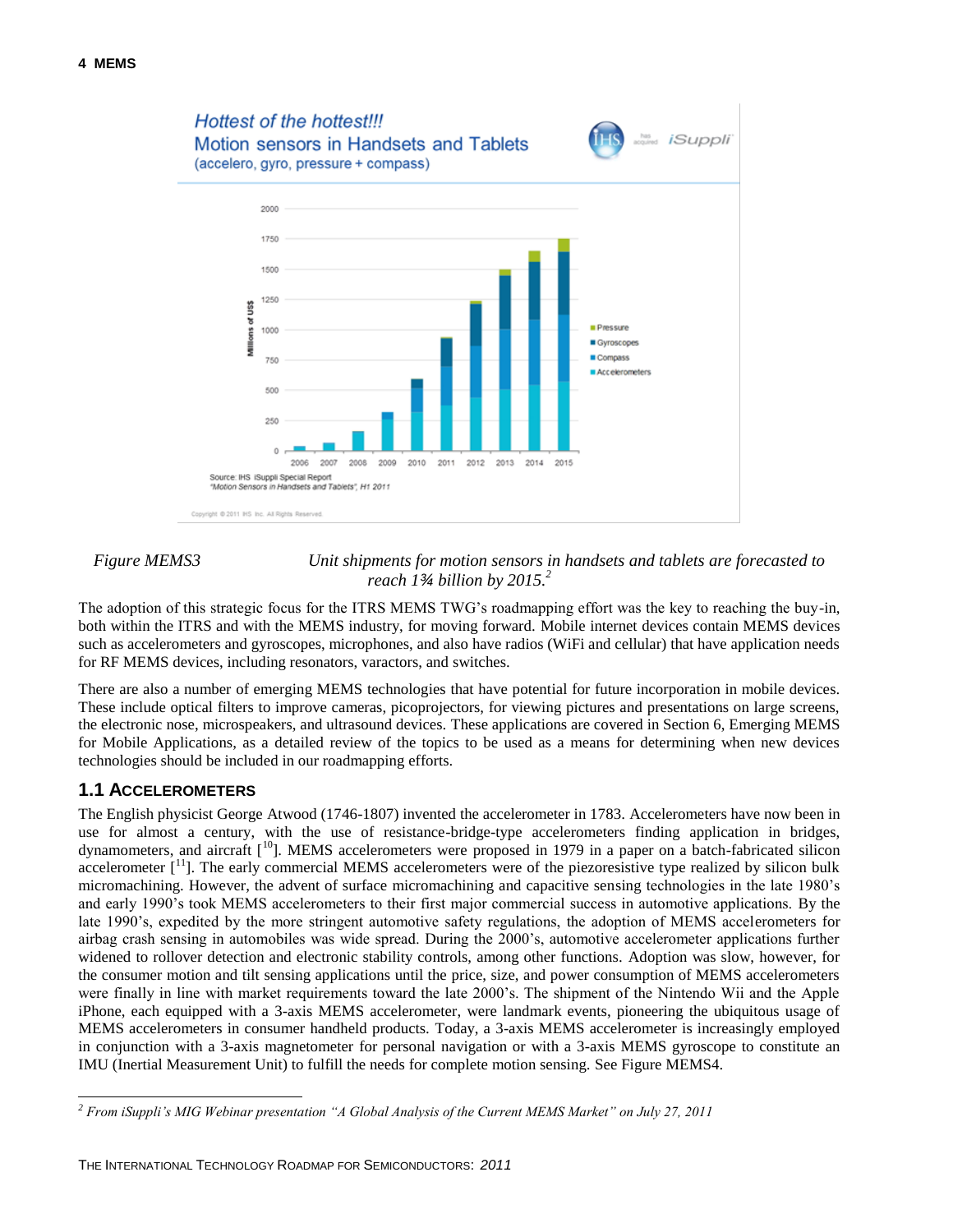

<span id="page-8-1"></span>

*Figure MEMS4 The MEMS accelerometer, introduced in the iPhone by Apple, enabled the functionality of automatic screen rotation.<sup>3</sup>*

#### <span id="page-8-0"></span>**1.2 GYROSCOPES**

 $\overline{a}$ 

The first MEMS gyroscopes were made of quartz and based on the piezoelectric principle. They were adopted in luxury cars during the late 1990's. Early commercial silicon MEMS gyroscopes were actuated with a permanent magnet. These were gradually replaced by electrostatically actuated silicon gyroscopes, which were introduced in the early 2000's. Today, silicon and quartz MEMS gyroscopes are widely employed in automobiles for electronic stability control, rollover prevention, and GPS navigation. Their adoption has been hindered by the pricing requirements for the consumer applications. However, recent technological breakthroughs and cost reduction have finally enabled market penetration in cell phones, video game controllers, and cameras/camcorders. See Figure MEMS5.

*<sup>3</sup> From the 2011 iNEMI Report, source Apple. (Apple® and iPhone® are registered trademarks of Apple, Inc.)*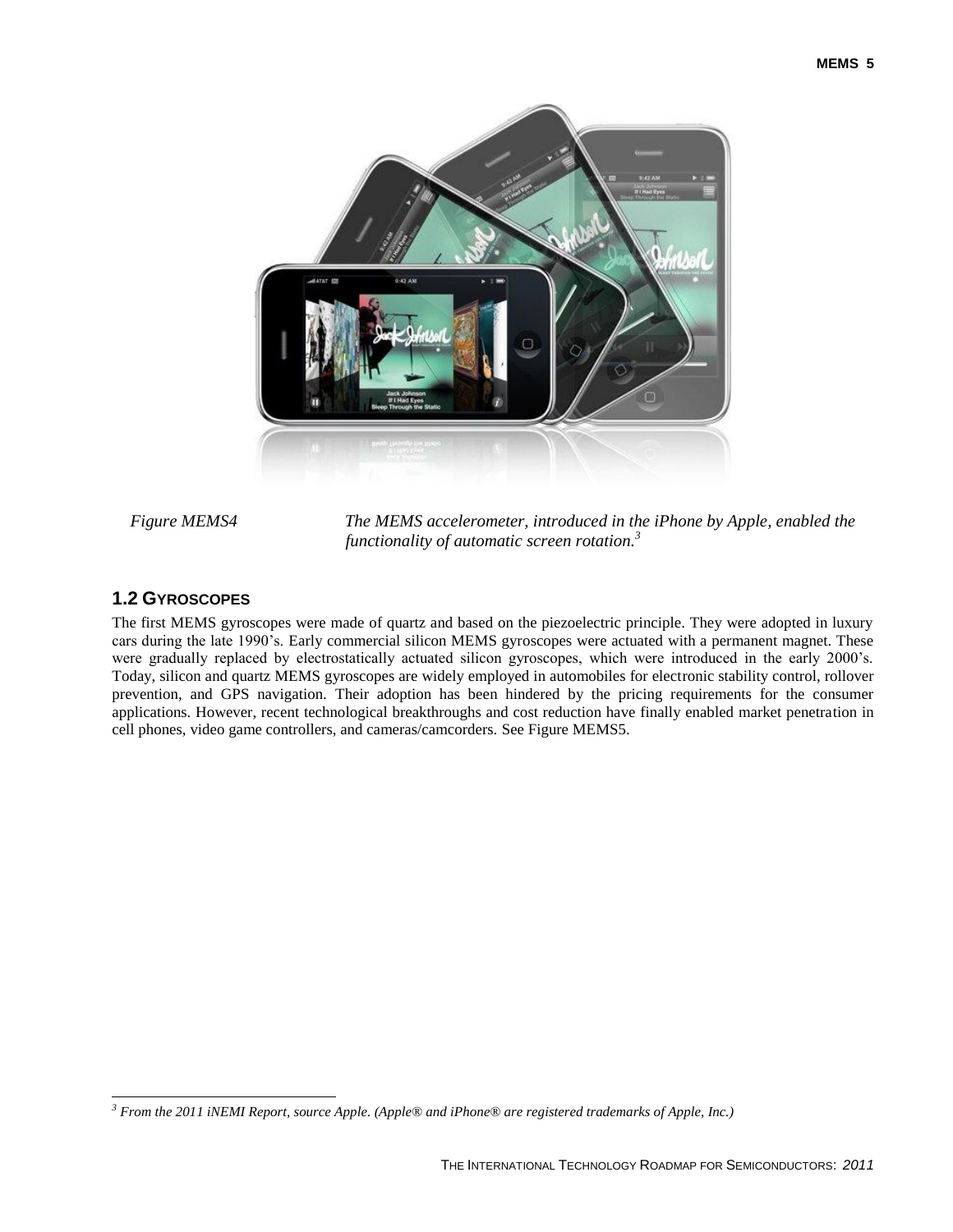

3-axis gyroscope from InvenSense (Courtesy of InvenSense)

*Figure MEMS5 3-axis gyroscopes<sup>4</sup>*

#### <span id="page-9-1"></span><span id="page-9-0"></span>**1.3 MICROPHONES**

l

For fifty years, acoustic components such as microphones, speakers and transducers had remained fundamentally unchanged. One such component, the Electret Condenser Microphone (ECM), has been used in billions of portable electronic devices such as mobiles phones and portable computers (laptops, netbooks, tablets, etc.). An explosion of new technologies enabled a compelling array of new features in smaller form factors in the 90's, and at the same time mobile phones and notebook computers evolved into more complex and powerful multimedia devices that needed to support realtime audio and video communications in a wide range of environments ranging from hotel rooms to rock concerts. These new use-cases needed small, thin, well-matched microphones that could be assembled with the rest of the device in the standard automated manufacturing line. Though MEMS microphones had been demonstrated, it was not until it became clear that the changing acoustic requirements in consumer electronic devices were pushing beyond the limits of ECM technology, and device designers and manufacturers began to look towards MEMS microphones to meet their needs.

MEMS microphones offered many benefits over ECMs that allowed device manufacturers to meet the more stringent needs of their customers. The first silicon microphones were adopted for two main reasons—(1) silicon microphones are smaller in size than ECMs while having the same or better acoustic performance and (2) silicon microphones also have the advantage over ECMs that they are compatible with automated IC assembly equipment, improving manufacturing throughput and yield. These features were the main drivers of the first major wave of analog-output silicon microphone adoption in mobile phones that occurred in 2003-2005.

The first digital-output MEMS microphones were introduced in 2006. Portable computer manufacturers were the first to adopt the digital-output MEMS microphones - not only because they were thin and surface-mountable, but also because for the first time, designers were able to position the microphone in the bezel of the laptop (the best acoustic location) and run the audio traces around the screen and down into the base of the laptop without using thick shielded cabling for protection from radio frequency (RF) and electromagnetic (EM) interference.

Analog and digital-output microphones have continued to both shrink in size and advance acoustic performance, and as a result have increasingly become adopted in the mobile phone and laptop market. Many laptops now contain a digital microphone array in the bezel with the camera for VoIP communications, and recently, some mobile phones have been introduced that use two or more microphones for noise suppression. These applications along with new market areas such as wired and wireless headsets have helped push the forecast for MEMS microphones to above 1B units in 2013 (iSuppli, February 2010).

The first silicon microphones were multi-chip-modules with one transducer chip and a second IC containing a preamplifier and/or an analog-to-digital converter. These two devices are then wire-bonded to each other within the MEMS

*<sup>4</sup> From MIG's MEMS blog Contributed by Laurent Robin, MEMS Analyst, Yole Développement, photo source InvenSense*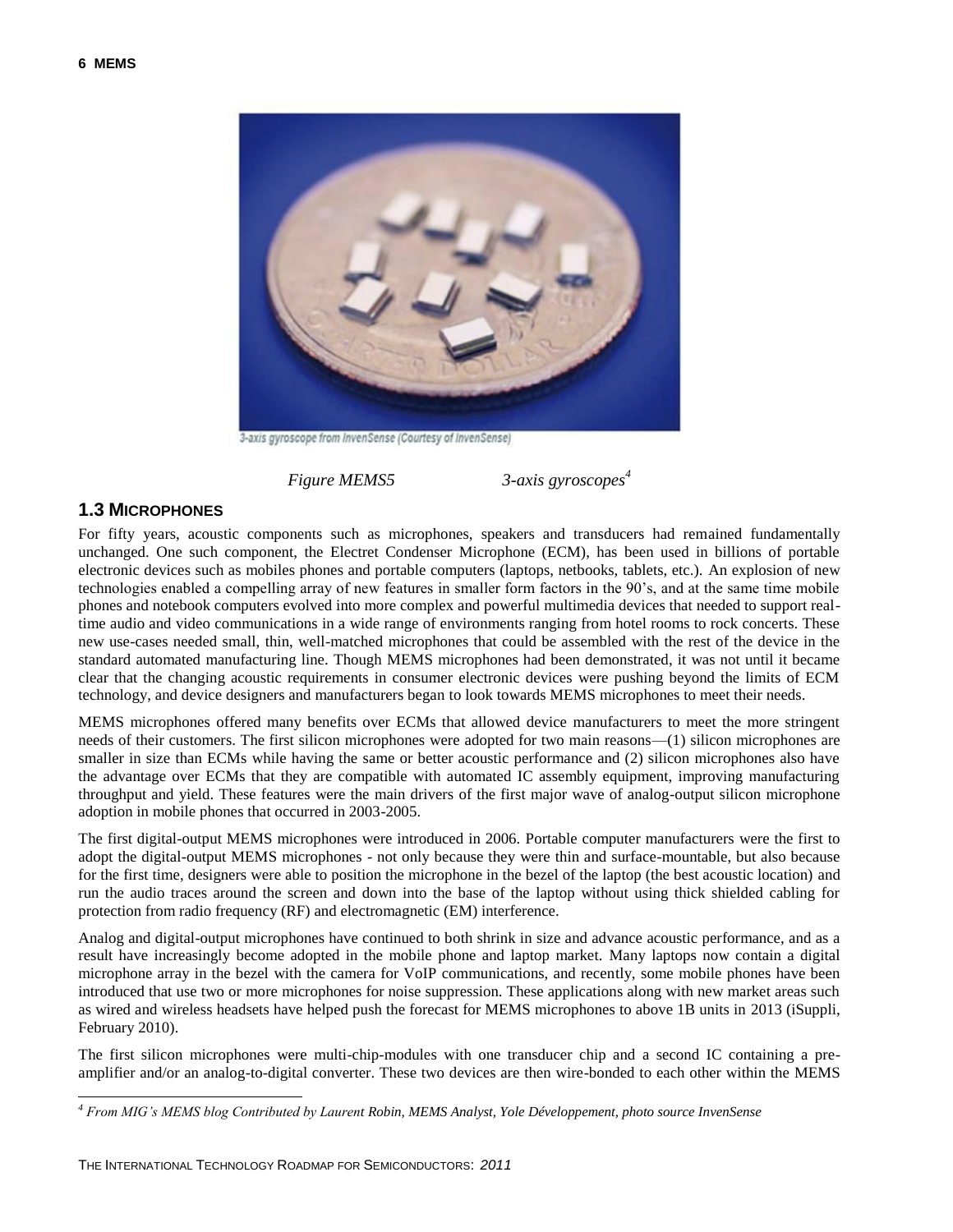microphone package. Fabrication of the MEMS die can be internal in captive fabrication facilities but are more often outsourced to MEMS foundries. More recently, products using a single-chip microphone technology called CMOS MEMS were introduced. In this case, the MEMS transducer element is fabricated in the CMOS alongside the circuitry using the metal-dielectric layers that are deposited during the standard CMOS process flow in standard semiconductor foundries. This type of technology has the advantage of requiring less overall silicon area than its two-chip counterparts, leading to smaller, lower cost microphones. See Figure MEMS6.



*Figure MEMS6 CMOS MEMS Microphone Die and Packaged Microphones<sup>5</sup>*

<span id="page-10-0"></span>Most MEMS microphone products today utilize two-chip technology. In fact, the two-chip approach has become so standardized that some of today's MEMS microphones suppliers do not actually design or manufacture their own MEMS or ASIC die but rather, they purchase these die from other semiconductor suppliers, meaning that a number of different MEMS microphone suppliers actually use the same MEMS die and/or ASIC for their products. These largely undifferentiated products play an important role in the MEMS microphone market as they provide a steady stream of second source products. However, consumers of MEMS microphones still rely on those MEMS microphone suppliers that design their own MEMS microphones for product innovation.

MEMS microphone performance is not based solely on the design of the actual MEMS microphone die, but relies heavily on the package design as well to provide the proper front and back air volumes as well as an appropriately sized acoustic port to optimize the microphone performance. Incorrect design of the microphone package can lead to a reduced sensitivity or SNR (Signal-to-Noise Ratio) to a poor frequency response, including unwanted resonances. The MEMS microphone package is typically a substrate-based package with either a laminate or metal lid. The acoustic port of the microphone can be in the lid or in the substrate depending on how the manufacturer wants to mount the microphone in the end application, and the MEMS die can be located directly over/under the acoustic port, or off to the side depending on the front/back air volume requirements of the particular MEMS die. Packaging can be done in a microphone supplier's a dedicated packaging and test facility but most often, MEMS microphone suppliers leverage the expertise and capacity of standard semiconductor packaging houses for the packaging their MEMS microphones.

 $\overline{a}$ *<sup>5</sup> From the 2011 iNEMI Report, photo source Akustica:*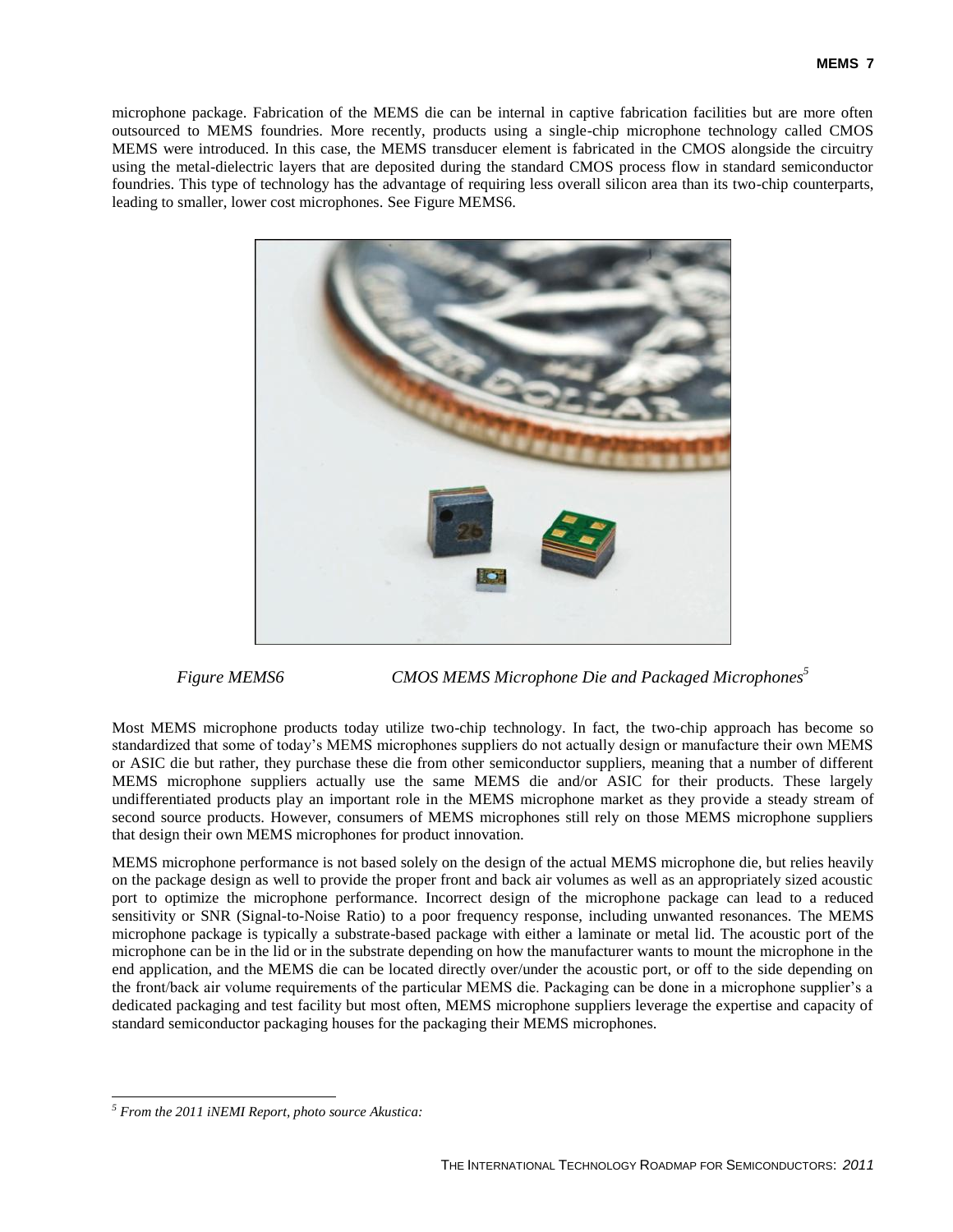### <span id="page-11-0"></span>**1.4 RF MEMS**

RF MEMS devices include thin-film bulk-acoustic wave resonators (FBAR), surface acoustic wave resonators (SAW), resonators (timing devices), capacitive switches/varactors, and metal contact switches. In general, these device types have found or will find use in wireless communication products as discrete devices, e.g., a FBAR filter mounted to a board or mother chip, or a Si MEMS oscillator replacing a quartz part in an existing socket. The performance of the MEMS discrete parts is typically on par or better than the previous generation product (MEMS or non-MEMS). Its low cost allowed rapid adoption. The rate of adoption for parts that have greater performance benefits, but no clear cost benefits, tend to be slower due to various economic factors and to technology maturity and demonstrated reliability of the existing part that the MEMS part would replace. One example of the latter is the reliability of the packaged parts containing MEMS switches (capacitive and metal contact). Market place introductions, when performance enabled new products have no significant cost barriers compared to the desired function of the product, have been relatively rapid and assisted by the use of existing, more mature MEMS process technology such as Si micromachining used in airbag sensors or inkjet printers. The time at which the RF MEMS devices are produced in high-volumes often occurs when the MEMS function is integrated with the CMOS, BiCMOS, or bipolar semiconductor die. The timing for this integration will be primarily driven by cost. Until that time, initial introductions will occur in the following order: 1) favor discrete die (e.g., FBAR devices), 2) 3D stacking of the RF MEMS chip above or below the IC (e.g., variable capacitors), and 3) monolithic integration with the IC, which will potentially reduce the bill of materials by removing customized MEMS packaging from some devices and enable new applications due to integration and cost reduction.

The MEMS TWG has adopted 3 types of RF MEMS devices, which fit items classes 2 and 3 in the preceding paragraph: resonator, varactor, and switch. These three are expected to find use in mobile internet devices, such as smart phones and tablets, in the near term.

#### *1.4.1 RF MEMS RESONATORS*

There are number of companies trying to displace the traditional quartz oscillator with a Si-based MEMS oscillator for the frequency reference used in clock and timing applications. The Si-based MEMS oscillator has the advantages in shock resistance, smaller form factor and are more suitable for mass production. The MEMS oscillator can be also integrated with the timing circuit into a much smaller package than the Quartz oscillator.



<span id="page-11-1"></span>*Figure MEMS7 The Si Time SiT9104 provides six single-ended clock outputs, two from each PLL, which can operate at up to 220 MHz. Each PLL and associated pair of clock outputs can be driven by independent voltage supplies (1.8, 2.5, 2.8 or 3.3 V), and each output pair on the differential output SiT9103 can be configured to one of three signaling levels, LVPECL, LVDS or CML.<sup>6</sup>*

l *<sup>6</sup> From Electronic Products published on July 22, 2011*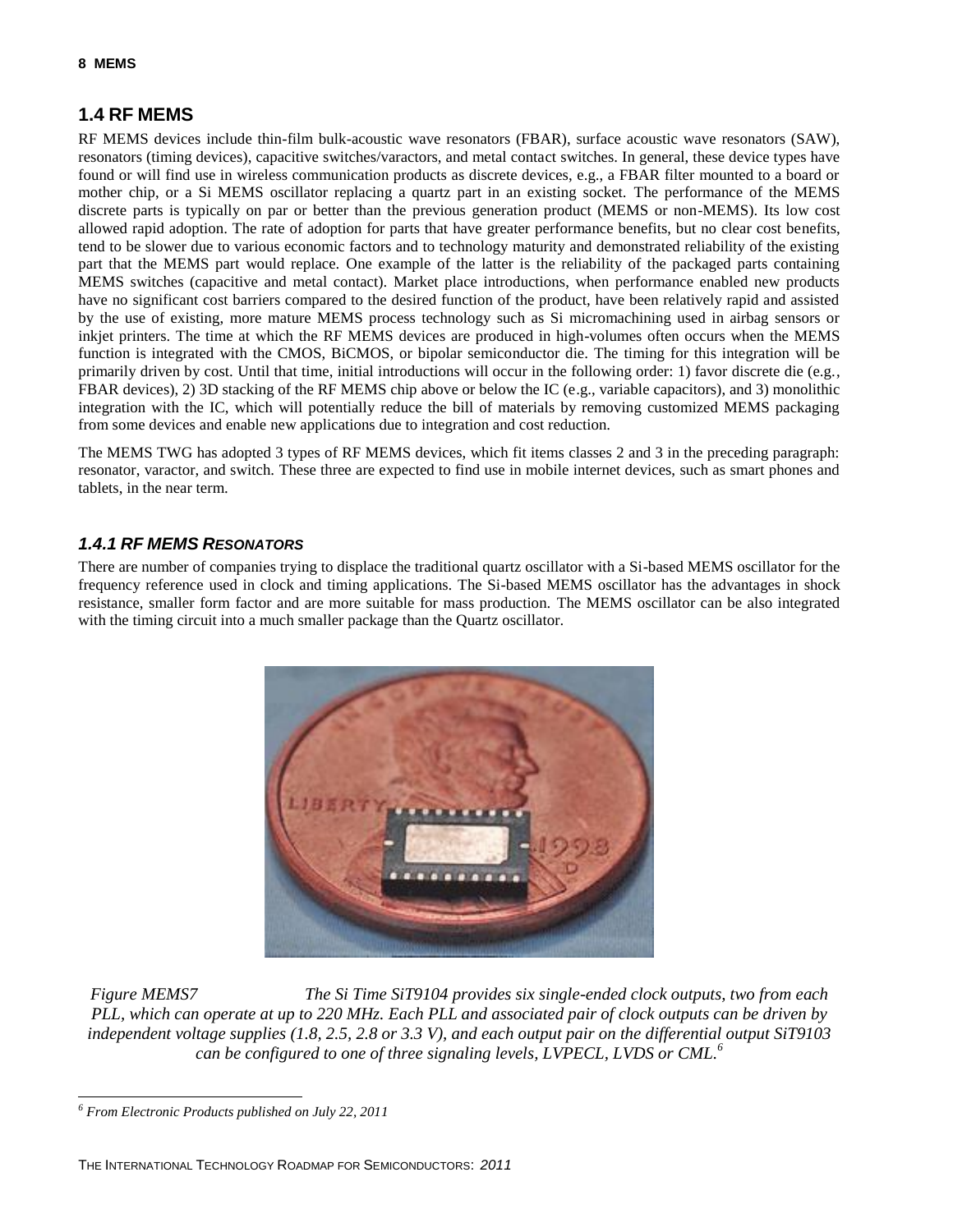#### *1.4.2 RF MEMS SWITCHES*

RF-MEMS contact switches hold great promise for improving performance and increasing the integration of the RF frontend of wireless systems. RF-MEMS switches can provide far lower losses, higher isolation and higher linearity than their solid-state counterparts. This is of increasing value as the number of bands and modes that must be supported in a mobile platform continues to grow. Possible monolithic integration with standard CMOS brings the promise of low-cost and small size. Many high-performance devices have been built using RF-MEMS including a wide range of switches. However, none has yet reached commercial success, both due to remaining technical challenges and due to rapid advances in more conventional switching technologies.

#### *1.4.3 RF MEMS VARACTORS*

RF-MEMS varactors and capacitive switches hold even greater promise for improving performance and increasing the integration of the RF front-end of wireless systems. Instead of switching between sets of fixed elements, RF-MEMS varactors can provide direct adjustability to the RF circuits and have loss performance similar to fixed passive elements. This enables a simplification of the systems by a reduction in the multiplicity of signal paths. Achieving these benefits requires more complex control than simple switching. Note that analog MEMS varactors are not practical in most applications due to variability over temperature and influences of voltages induced by RF power. Practical RF-MEMS varactors are typically formed from arrays of capacitive switches to provide the necessary reproducibility and robustness. The technology is similar to RF-MEMS contact switches but with crucial differences. Monolithic integration with standard CMOS is fundamentally easier and has already been accomplished. Capacitive switches are more robust to switching under RF power and have significantly higher cycling lifetimes than contact switches.

### <span id="page-12-0"></span>**2 DIFFICULT CHALLENGES**

A survey of R&D investment in MEMS technologies yields the observation that virtually all investment has been in the front-end of manufacturing: device and process development. MEMS manufactures, as a result, have a diverse set of methods and tools for MEMS device development and one might say that the know-how to make devices is available. The MEMS devices considered in this report will generally see a continuous incremental increase in performance, and decrease in package size and cost.

The greatest challenges for the MEMS technologies are related to their integration aspects, and are primarily linked to the back-end of manufacturing, packaging and test. As mobile internet device manufacturers work to decrease size and weight, extend battery life, and integrate new functionalities, their pull on MEMS device manufacturers is for smaller package size and integration. The MEMS manufacturers refer to the integration of devices as multimode sensor technologies. The challenge is to produce 10 degree-of-freedom (DOF) MEMS inertial measurement units (IMUs), which incorporate 3-axis accelerometers, 3-axis gyroscopes, 3-axis magnetometers (compass), and a pressure sensor (altimeter). The requirements 10 DOF multimode sensor technologies are creating challenges primarily at the back-end of manufacturing.

#### <span id="page-12-1"></span>**2.1 ACCELEROMETERS**

MEMS accelerometer chips are becoming increasingly commonplace with mobile Internet devices. They provide the sensing capability for automatic screen rotation, and their use is expanding, including their growing use for game applications.

MEMS 3-axis accelerometers manufactured for consumer electronic applications are expected to see continuous incremental improvement in performance over time. The improvements are expected in resolution, bias, and drift, with resolutions improving by a factor of 2 from 1000 ug to 500 ug by 2015. The biggest challenge for MEMS accelerometers comes from the projected cost reductions, moving from \$0.50 per die down to \$0.20 per die by 2017.

The Global Positioning System (GPS) unit in many mobile devices is used to find a location and track movement, but an inertial measurement unit (IMU) is required when GPS signals are unavailable, such as in tunnels, inside buildings, or when electronic interference is present. The IMU would consist of a 3-axis accelerometer, a 3-axis gyroscope, a 3-axis magnetometer (electronic compass), and a pressure sensor (altimeter). Current MEMS technology can produce an IMU at the board level.

The greatest challenge that accelerometers face is the integration in the IMU at the package level, followed by integration at the chip level.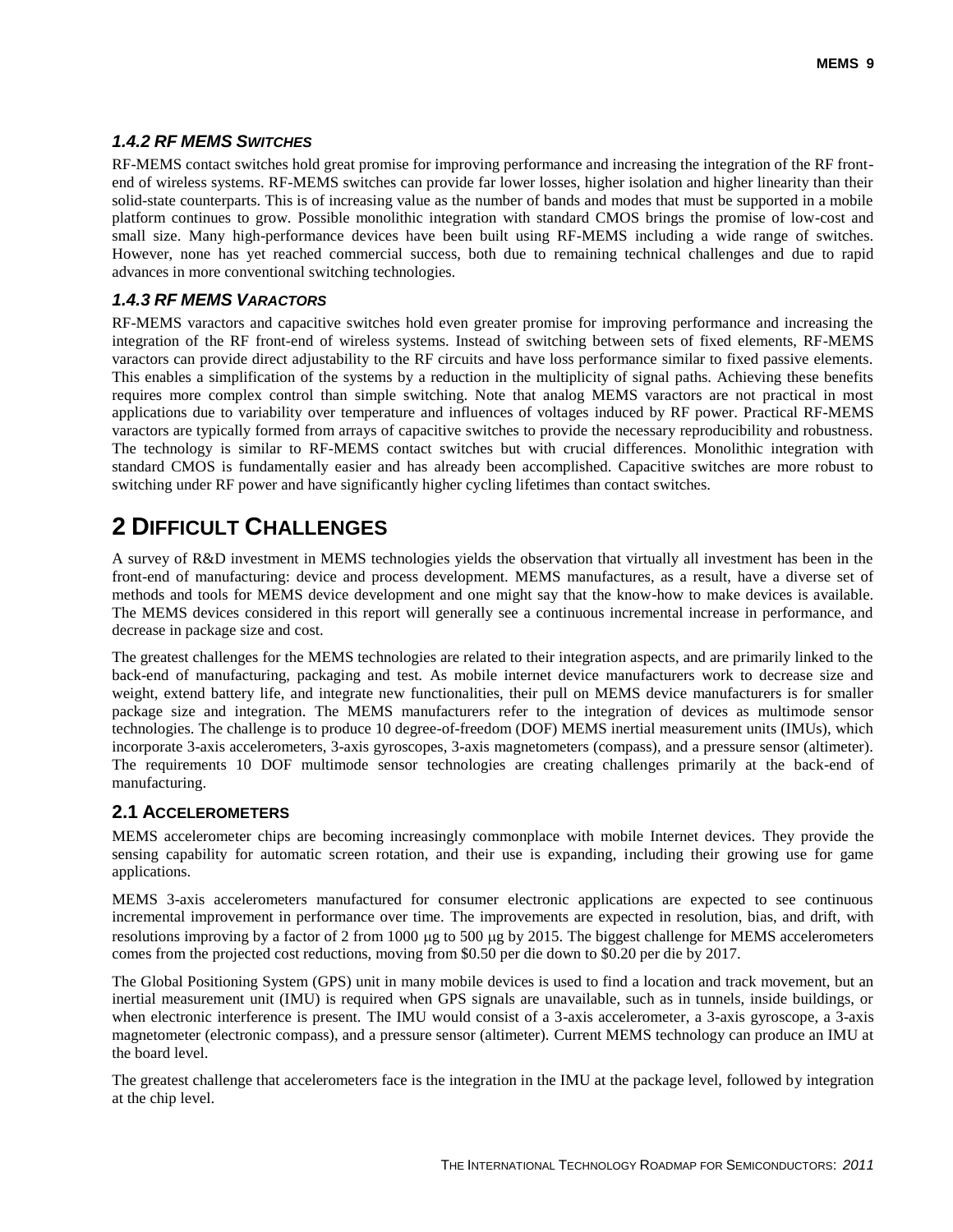#### <span id="page-13-0"></span>**2.2 GYROSCOPES**

The inclusion of a gyroscope in mobile devices allows for the detection of more detailed movements by a user compared to the traditional accelerometer included in earlier models, such as the first generation iPhone™, manufactured by Apple. Compared to accelerometers, MEMS gyroscopes have faced significant technical challenges to become adopted into mobile applications due to their extreme sensitivity to package stress effects and their requirements for high precision large actuation and high quality vacuum packaging. As a result, commercialization lagged behind that for accelerometers and the price for gyroscopes was also substantially higher.

Gyroscopes are expected to see a continuous incremental increase in performance, especially in the resolution and zero g bias level. The major challenges for 3-axis gyroscopes are related to cost reduction and package size reduction. However, as with the accelerometers, the most difficult challenges faced concern their integration in the IMU.

#### <span id="page-13-1"></span>**2.3 MICROPHONES**

Since their introduction, MEMS microphones have continued to shrink in size and improve in performance, while at the same time have been following a rapid price reduction curve as overall volumes have increased. The future trend is for more of the same. Die shrinking, die stacking and chip scale packaging approaches will continue to lead to smaller and smaller microphones over the next decade. At the same time, consumer electronic device manufacturers continue to request higher performance microphones. Higher signal-to-noise (SNR) microphones are required, as microphones need to satisfy more use-cases in a single mobile phone than ever before; mainly near-ear talking, speakerphone, and video recording. Wider bandwidth microphones are also becoming more important to support wider bandwidth mobile phone networks and laptop Voice-over-Internet-Protocol (VoIP) as well as video recording of both voice and music. Smaller microphones are needed to support new applications in small form factor devices like mobile phones, which use more than one microphone for stereo recording or noise suppression. Additionally, smaller microphones will be necessary to support the aggressive cost down targets required by the high volume, price sensitive consumer electronics market, especially as they adopt multiple microphones in a single device. Based on these future demands, microphone manufactures will have to support a significant amount of technology innovation in the coming decade.

Microphones require distribution around the system for functionality (e.g., noise cancellation). For this reason, there is not a pull to integrate multiple microphones in a single package. Instead, the push is for developing digital I/O interface to reduce noise over long signal lines.

MEMS microphones are expected to see a continuous incremental increase in performance, while decreasing in size cost. Integration for microphones is moving in the direction of advancing ASIC functionality and I/O.

#### <span id="page-13-2"></span>**2.4 RF MEMS**

The incorporation of RF MEMS into mobile devices is intended to lower power dissipation by the radio and to lower the chip count in the device.

RF MEMS are still in the process of increasing their reliability and lowering cost before they will be adopted in mobile devices.

RF MEMS are expected to increase in performance and reliability. The biggest challenge in RF MEMS is enhancing reliability and lifetime (e.g., # of operations). Some of the future performance metrics have no known solutions, e.g., signal isolation requirements.

#### *2.4.1 RF MEMS RESONATORS*

The MEMS resonator inherently has higher temperature expansion coefficient than the Quartz, therefore it would have higher frequency drift over temperature if without a proper compensation. A proper temperature compensation scheme for the MEMS resonator together with the timing circuit and low noise PLL are necessary in order to make a stable timing reference. The MEMS oscillator products can be differentiated from the frequency ranges of applications and the level of phase noise and jitters from the integrated solution. The major source of the phase noise and phase jitter comes from the compensation loop and PLL circuit. These are the areas that draw the major development to up grade the performance of the MEMS oscillator. For cell phone application, the power consumption is always a concern. This creates more challenges to the design of the compensation and PLL circuit. There are few Si based MEMS oscillators that have the phase noise and jitter within the 2ppm range and with reasonable low power for cell phone application.

#### *2.4.2 RF MEMS SWITCHES*

There are several key challenges to the commercialization of RF-MEMS switches. The foremost barrier is achieving a cost low enough to be competitive with more conventional switching solutions. The prime cost driver is the hermetic or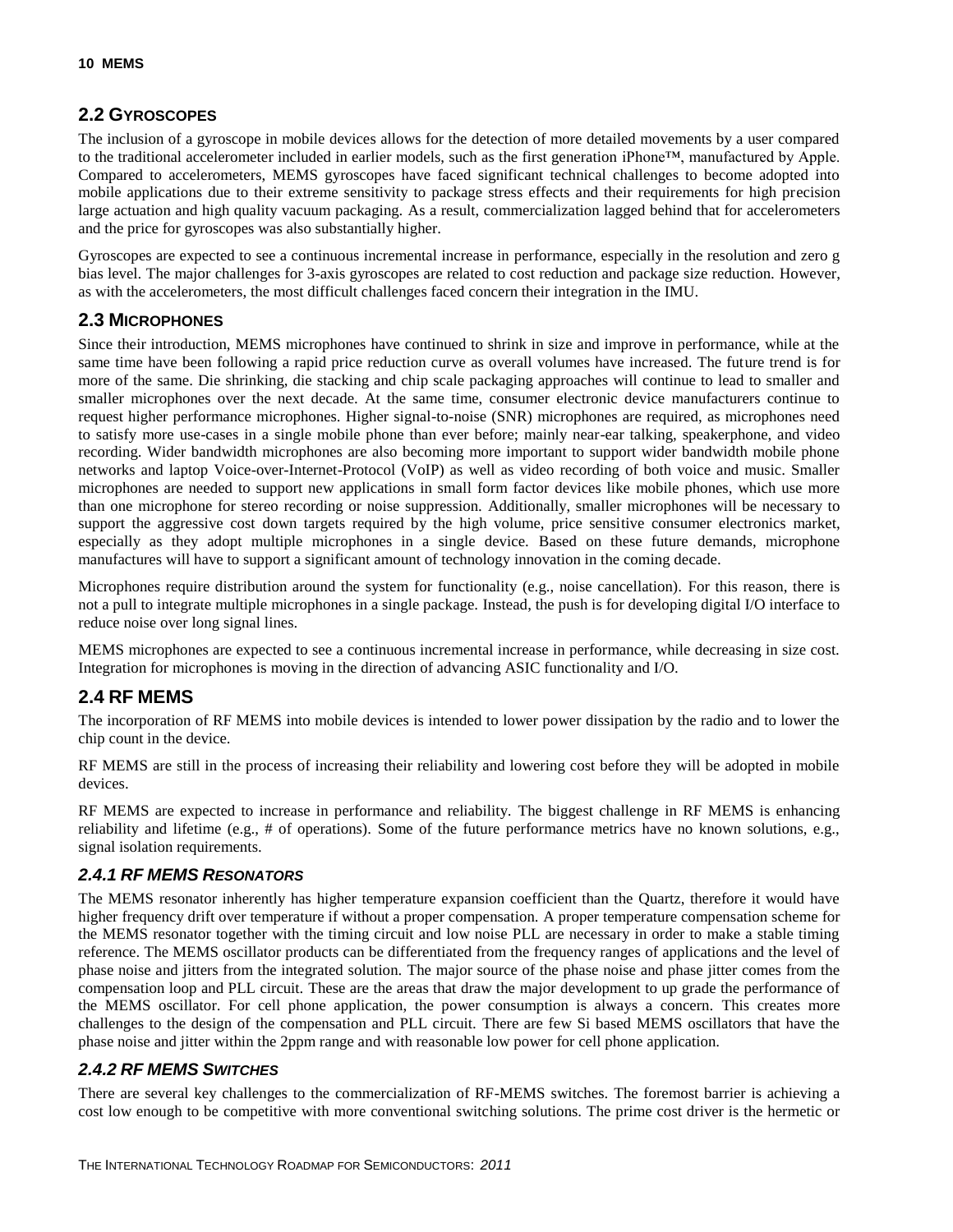possibly near-hermetic packaging required to protect the MEMS and contact surfaces from moisture and organic contamination. This packaging must have minimal impact on the high RF performance and must be compatible with standard semiconductor back-end flows. Another key cost element is the requirement for circuits to generate and control the high voltages needed to minimize die size and maximize reliability. These circuits should consume negligible power, provide a standard control interface and avoid introducing any RF interference. The final piece in the cost puzzle is achieving high yield, ideally across 200mm wafers.

Another key challenge is clearly demonstrating the required reliability for the application use cases in the range of environments where they will be applied. Sufficient lifetimes have been demonstrated for many applications on limited sample quantities through direct long-term testing. These tests imply that RF-MEMS switch contact are capable of the required reliability but such testing is not sufficient to establish a statistical basis for high volume defect projections, especially over early life. While several accelerated reliability tests have been proposed, unfortunately none has yet proven validity. The cycling reliability is particularly impacted by hot switching events. For mobile applications, new solutions will be needed to enable contact switching at full power. Additional reliability limitations arise in some technologies due to metal mechanical yield or creep under stress leading to irreversible behavior shifts as well as from charging of dielectrics used to prevent actuator shorts.

A final challenge for some applications is achieving high reproducibility in the resistance between contact closures. Residual films on the contact surfaces, especially organic, lead to increased variability.

#### *2.4.3 RF MEMS VARACTORS*

As with switches, the primary challenge is achieving the required cost point, although the application value and performance requirements enable a somewhat higher cost basis. The packaging poses different challenges from contact switches as RF parasitic minimization and moisture prevention become the prime focus. On-wafer thin-film sealing techniques provide a good solution but further development is required to extend bandwidths with lower parasitics and to increase the robustness of the seal layers to survive intense packaging steps such as injection molding.

Dielectric charging is a key reliability limitation of many RF-MEMS varactors, especially those that apply the control voltage directly to the capacitor. This is greatly influenced by residual moisture so sealing to prevent moisture ingress is mandatory.

While hot tuning is not a reliability limitation for capacitive switches, the switching operation will be impacted above some threshold RF voltage where the device will not open until the voltage is reduced. At even higher voltages, the device may close unintentionally.

### <span id="page-14-0"></span>**3 TECHNOLOGY REQUIREMENTS**

The ITRS is known for roadmapping technology requirements in both the near term (5 years) and long term (10 or more years). However, as this is a new roadmapping activity for MEMS, the committee set the focus of its discussions on the near term, to 2017. The committee will expand its discussions in future iterations of the roadmap to look into the longer term, however, since MEMS may not have a scaling law similar to the integrated circuit, the discussions will have to begin with how to develop a long term technology forecast for MEMS.

The device technologies adopted for MEMS roadmapping are accelerometers, gyroscopes, microphones, and RF MEMS resonators, varactors, and switches. The trends of these device technologies are examined in terms of their implementation as discrete devices and in terms of their path of integration. The trends that each of the discrete device technologies that are shared in common is a continuous incremental improvement in performance, lowering cost, and reducing package size. A second trend in common is integration path: integrating multiple MEMS sensor technologies in a single package, advancing the functionality of the ASIC and I/O, or both.

The MEMS TWG engaged in the development its Technology Requirements Tables by beginning with mapping out device performance metrics and integration path. It was recognized that the greatest challenges faced by MEMS were at the back-end of manufacturing (packaging and test), the committee applied the device performance metrics to determine the requirements from the end of the process, beginning with testing, and worked forward in the manufacturing process to packaging and integration, and finally in design and simulation.

The roadmap includes information on discrete MEMS devices and integrated MEMS technologies, when appropriate. This term "discrete" MEMS is used to refer to devices that perform one function. For example, a 3-axis accelerometer with an integrated ASIC is referred to as a discrete MEMS device for the purposes of this discussion. By the same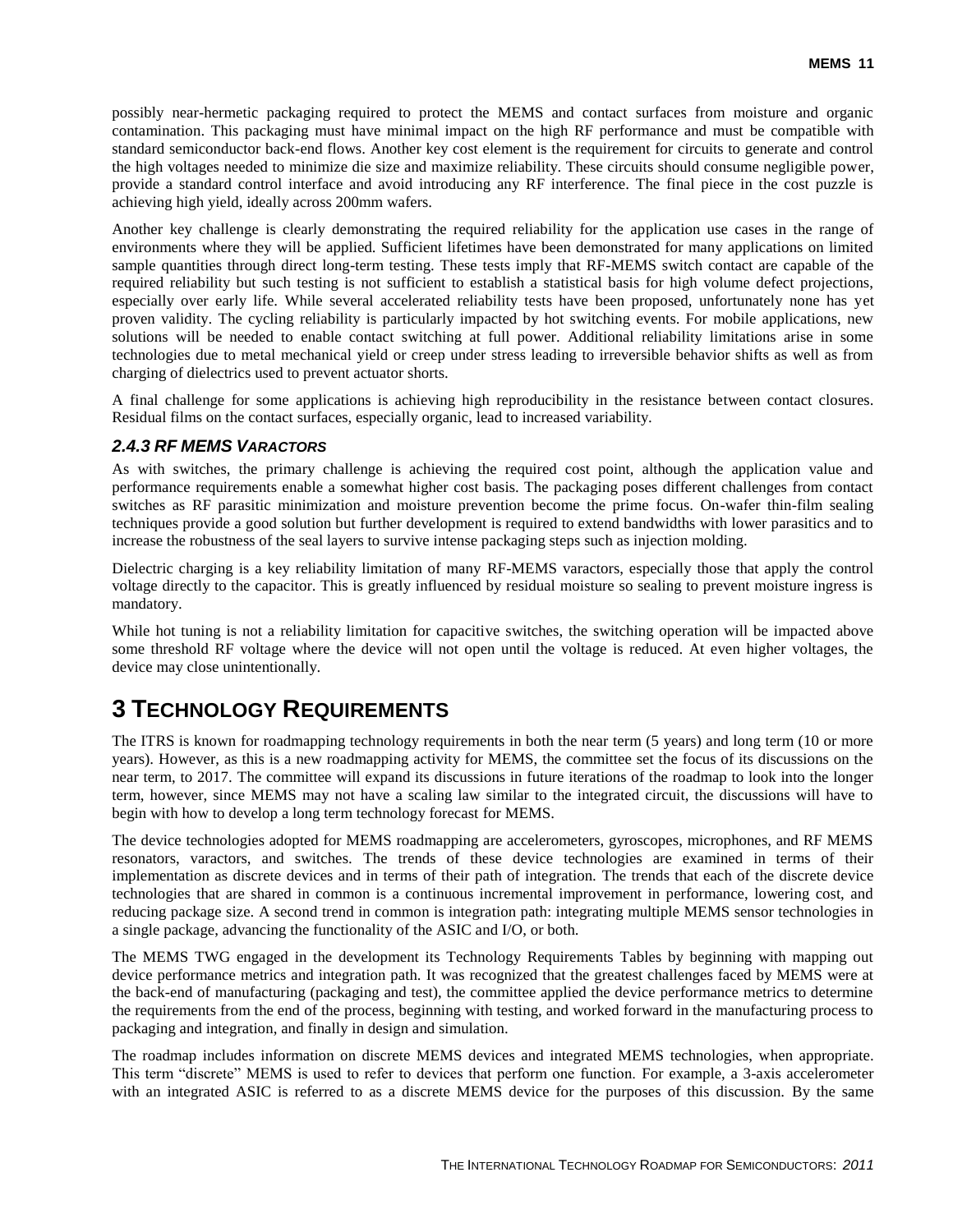reasoning, a MEMS microphone chip co-integrated (packaged together) with an ASIC would be considered a discrete MEMS device by this definition.

We define integrated MEMS, which we also refer to as multimode sensors, as the integration of functions, such as accelerometers together with gyroscopes, in the same package. Here, package-level integration, wafer-level integration (3-D stacking), monolithic chip-level integration, or a combination of these may be implemented. The specific approach will likely be different depending on the manufacturer and must ultimately be cost driven.

#### <span id="page-15-0"></span>**3.1 ACCELEROMETERS**

Table MEMS1 describes technology requirements for discrete (3-axis) MEMS accelerometers and their integration path towards the inertial measurement unit (IMU).

The discrete (3-axis) MEMS accelerometers are expected to see a continuous incremental improvement in performance, while at the same time see a continuous reduction in package size and cost. Methods for advancing the performance of the discrete accelerometers, e.g., resolution, bias, drift, and power consumption, exist and are being optimized. The challenge, however, is to meet the cost reduction and package size requirements, with no known solutions for them by as early as 2015.

The integrated MEMS multimode sensors (with accelerometers, gyroscopes, magnetometers, and a pressure sensor) are expected to reach 10 DOF in the package by 2015, moving on to integration at the wafer-level and/or chip-level by 2017. Interim solutions are known for the production of the devices.

The biggest challenges for these devices will be testing. There are some interim methods for testing multimode 10 DOF MEMS integrated at the package level, which are based on measurements of known good die, however, there is still great concern about the device yield issues of this approach. This problem worsens by 2017, where there are no known methods to test wafer-level and/or chip level integrated 10 DOF multimode sensors.

*Table MEMS1 MEMS Accelerometer Technology Requirements (LINK)*

#### <span id="page-15-3"></span><span id="page-15-1"></span>**3.2 GYROSCOPES**

Table MEMS2 describes technology requirements for discrete (3-axis) MEMS gyroscopes and their integration path towards the inertial measurement unit (IMU).

The discrete (3-axis) MEMS gyroscopes are expected to see a continuous incremental improvement in performance, while at the same time see a continuous reduction in package size and cost. Methods for advancing the performance of the discrete gyroscopes, primarily for resolution, exist and are being optimized. The challenge, however, is to meet the cost reduction and package size requirements, with no known solutions for them by as early as 2015.

The integration path for the gyroscopes in integrated MEMS multimode sensors (with accelerometers, gyroscopes, magnetometers, and a pressure sensor) follow the same path and face the same challenges that are described for the accelerometers. Integrated MEMS multimode sensors are expected to reach 10 DOF in the package by 2015, moving on to integration at the wafer-level and/or chip-level by 2017. Interim solutions are known for the production of the devices.

And, as described in the previous section on accelerometers, the biggest challenges for these devices will be testing. There are some interim methods for testing multimode 10 DOF MEMS integrated at the package level, which are based on measurements of known good die, however, there is still great concern about the device yield issues of this approach. This problem worsens by 2017, where there are no known methods to test wafer-level and/or chip level integrated 10 DOF multimode sensors.

*Table MEMS2 MEMS Gyroscope Technology Requirements (LINK)*

#### <span id="page-15-4"></span><span id="page-15-2"></span>**3.3 MICROPHONES**

Table MEMS3 describes the technology requirements for MEMS microphones. MEMS microphones are expected to see performance increases, especially for signal to noise ratio, frequency response, and current consumption. Some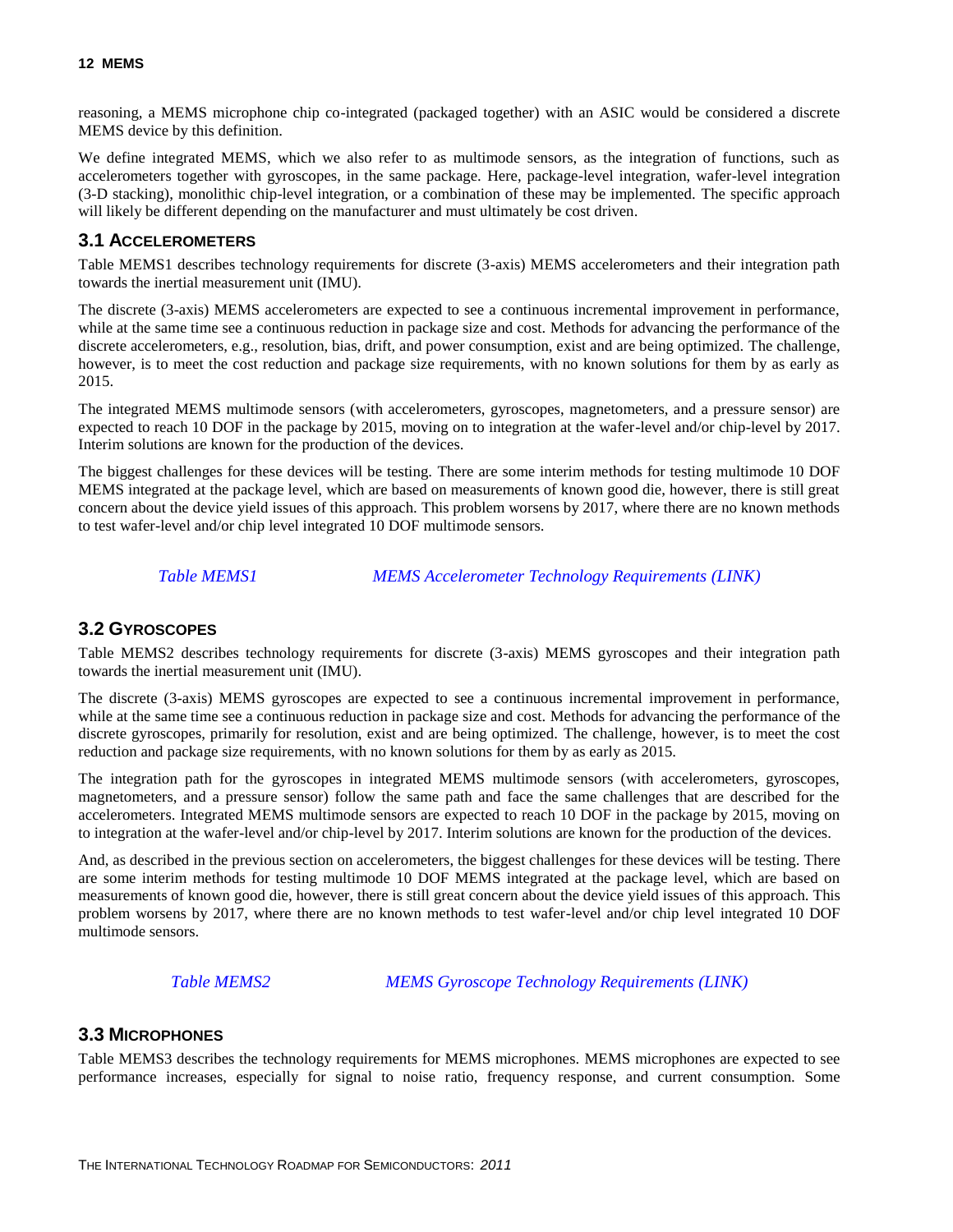manufacturers are striving for increasing sensitivity, but this may result in a tradeoff to other performance metrics. Manufacturers agree that solutions are known to reach these performance metrics.

Microphones require distribution around the system for functionality (e.g., noise cancellation). For this reason, there is not a pull to integrate multiple microphones in a single package or to integrate them together with other sensors. Instead, the push is for developing digital I/O interface to reduce noise over long signal lines. Thus integration aspects for microphones are moving in the direction of advancing ASIC and I/O functionality, the details of which may have commercial advantage implications and thus not openly discussed.

*Table MEMS3 MEMS Microphone Technology Requirements (LINK)*

#### <span id="page-16-2"></span><span id="page-16-0"></span>**3.4 RF MEMS**

As will be seen in the following sections, RF MEMS devices are all expected to see a continuous incremental improvement in performance. The major cross-cutting challenge that RF MEMS must face in order for their introduction into mobile internet devices is reliability: increasing their reliability, development of reliability simulation tools, and development of methods for accelerated lifetime testing. RF MEMS also specifically call out a requirements for inductors with Q>50 integrated and methods for minimizing interconnect length and loading at the package level.

#### *3.4.1 RF MEMS RESONATORS*

Table MEMS4 describes the technology requirements for RF MEMS resonators. The application that these devices are intended for is timing, to replace discrete quartz crystal-based timing devices with a silicon-based technology that can be integrated in the IC package, or on chip. RF MEMS resonators are expected to continuously increase in performance in all of their performance metrics. The greatest challenges are achieving requirements in temperature stability, phase noise, and current consumption, with no known solutions as early as 2016.

#### *Table MEMS4 RF MEMS Resonator Technology Requirements (LINK)*

#### <span id="page-16-3"></span>*3.4.2 RF MEMS SWITCHES*

Table MEMS5 describes the technology requirements for RF MEMS galvanic switches. RF MEMS switches are expected to continuously increase in performance in all of their performance metrics. The greatest challenges are achieving requirements in temperature stability, phase noise, and current consumption, with no known solutions as early as 2016.

#### *Table MEMS5 RF MEMS Galvanic Switch Technology Requirements (LINK)*

#### <span id="page-16-4"></span>*3.4.3 RF MEMS VARACTORS*

Table MEMS6 describes the technology requirements for RF MEMS varactors. RF MEMS varactors are expected to continuously increase in performance in all of their performance metrics. These devices face challenges with no known solutions by 2014 in all of their performance metrics.

*Table MEMS6 RF MEMS Varactors Technology Requirements (LINK)*

### <span id="page-16-5"></span><span id="page-16-1"></span>**4 POTENTIAL SOLUTIONS**

The MEMS Technology Working Group (TWG) is newly formed and just beginning it's cross TWG discussions. The TWGs have agreed that MEMS will develop its technology requirements, identify needs and gaps, and propose some potential solutions. These will form the basis of discussions between the other ITRS TWGs. The potential solutions that have no known solution presented in this section lean more towards presenting the issues and a possible direction towards a solution. This information will feed into the cross TWG discussions to evolve into a consensus on how issues will be addressed.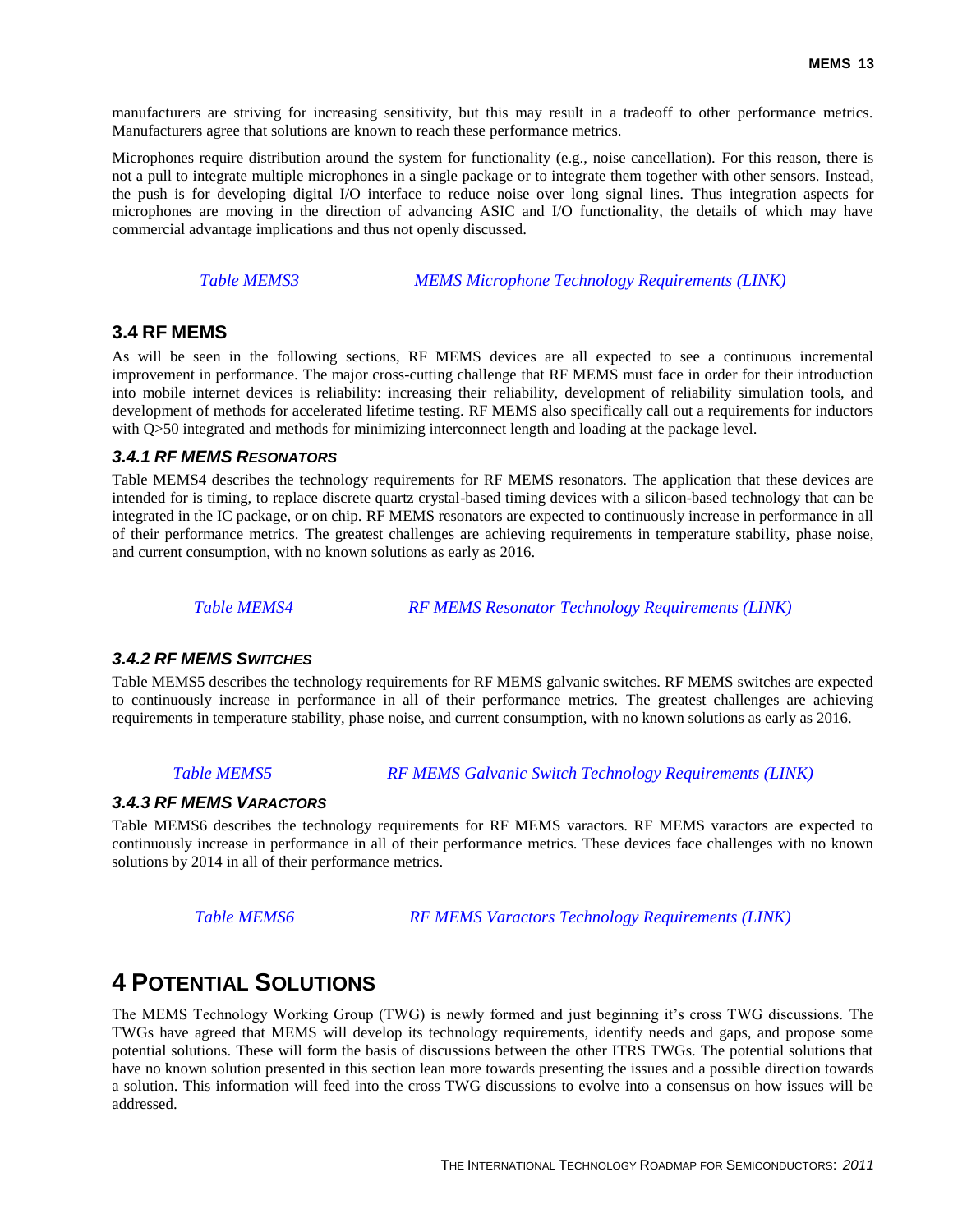#### <span id="page-17-0"></span>**4.1 DESIGN AND SIMULATION**

The evolution of design and simulation tools for MEMS is as varied and as broad as their manufacturing approaches and transduction mechanisms. Cross-cutting many physical domains (including biological, optical, and chemical) design tools and methodologies have focused on the core areas of mechanical and electrical engineering as these fields gave birth to transducers, sensors and more high volume products such as accelerometers, gyroscopes, and pressure sensors that operate electromechanically. Design solutions have matured, but often in diverging directions. In mechanical engineering, where customization to end needs is critical, and where material science, manufacturing technology, and varying geometric scales come into play, finite-element modeling (FEM) solutions such as CoventorWare and ANSYS are sought. In electrical engineering, were standardization is critical to modularization, system-level (ECAD) tools such as SPICE, Verilog, and VHDL have become important for circuit analysis and VLSI design. The long-perceived challenge in MEMS has been to bring these together, to close a gap where standardization stands at odds with customization.

*Continuous Improvement of Simulation Tools*—MEMS devices are expected to see a continuous incremental improvement in performance metrics. The simulation tools must also continuously improve in their capacity to predict those performance improvements. This will require improved links between device simulation and system simulation, more specifically, the integration of finite element modeling with ECAD tools. Fabrication process modeling should also advance so that material properties, and process-induced surface characteristics and stress fields can be more accurately predicted from a process flow.

*Design for Testability*—A critical challenge for MEMS devices concerns testing, which already consumes about ⅓ of the manufacturing cost and is continuing to rise while at the same time the price of devices are expected to continue to lower. Furthermore, integrated 10 DOF multimode MEMS have no known solutions for testing. There has been a mantra in the MEMS community that designing a new device requires consideration of the package at the start of the process. Now, this mantra should expand to include the need for designing for test at the start. There are no formal algorithms to design MEMS for test, especially for integrated multimode MEMS sensors. The consensus opinion of the committee is that as much testing as possible should be moved upstream in the process, design tools are needed to support this. There is also a call for "design for no test," where research may further enable techniques to design systems that are self-testing and selfcalibrating  $[12]$ .

*Simulation tools for predicting packaged device performance from wafer-level testing*—Manufactures typically test their devices after they are fully assembled and packaged, and refer to this as device-level testing. An important piece of addressing testing challenges is moving as much of the testing as possible to the wafer-level, and to simplify and reduce the burden of testing at the end. This will require validated simulation tools and methodologies to predict the effects of assembly and packaging from wafer-level test data.

*Reliability simulation*—Accurate predictive models using information from the design and fabrication process are needed in order to predict and optimize the reliability of MEMS. These models may also prove useful in developing accelerated reliability test methods. Addressing this need requires research and the advancement of knowledge of the physics of failure, so that the models can be developed.

*Cost modeling for packaging and integration*—Cost analysis is an important methodology for ensuring that future predictions of the price of a MEMS component are consistent with the resources and technology needed to deliver it to the market place. Currently, the methodology can be usefully employed to cost/price discrete MEMS devices and predict the production developments needed for the immediate future. Advancing predictive models of integration paths for MEMS could be useful for technology roadmapping over the long term.

#### <span id="page-17-1"></span>**4.2 PACKAGING AND INTEGRATION**

In the last decade, the MEMS sensors have improved drastically where the actual sensor area on the MEMS device is hermetically sealed using cap silicon. This has reduced earlier challenges such as particle control and hermetic package requirements. The capping of the sensor region of these MEMS devices did not immediately allow using low cost plastic packaging for all MEMS products however due to the stress sensitive nature of MEMS. This is especially true for many of the existing MEMS gyroscope even today. However, the silicon capped MEMS accelerometers enabled the standard plastic packaging of these devices. That in turn lowered the product cost enabling the explosion of MEMS accelerometer use in consumer products such as gaming controllers (started by Nintendo Wii) to PCs to mobile phones. Novel package design, material, and process were and are still being developed to address these MEMS packaging challenge.

*Cost reduction*—MEMS devices are expected to see a continuous incremental improvement in performance while at the same time require reduction in package size and cost. The greatest challenges for discrete MEMS devices, with no known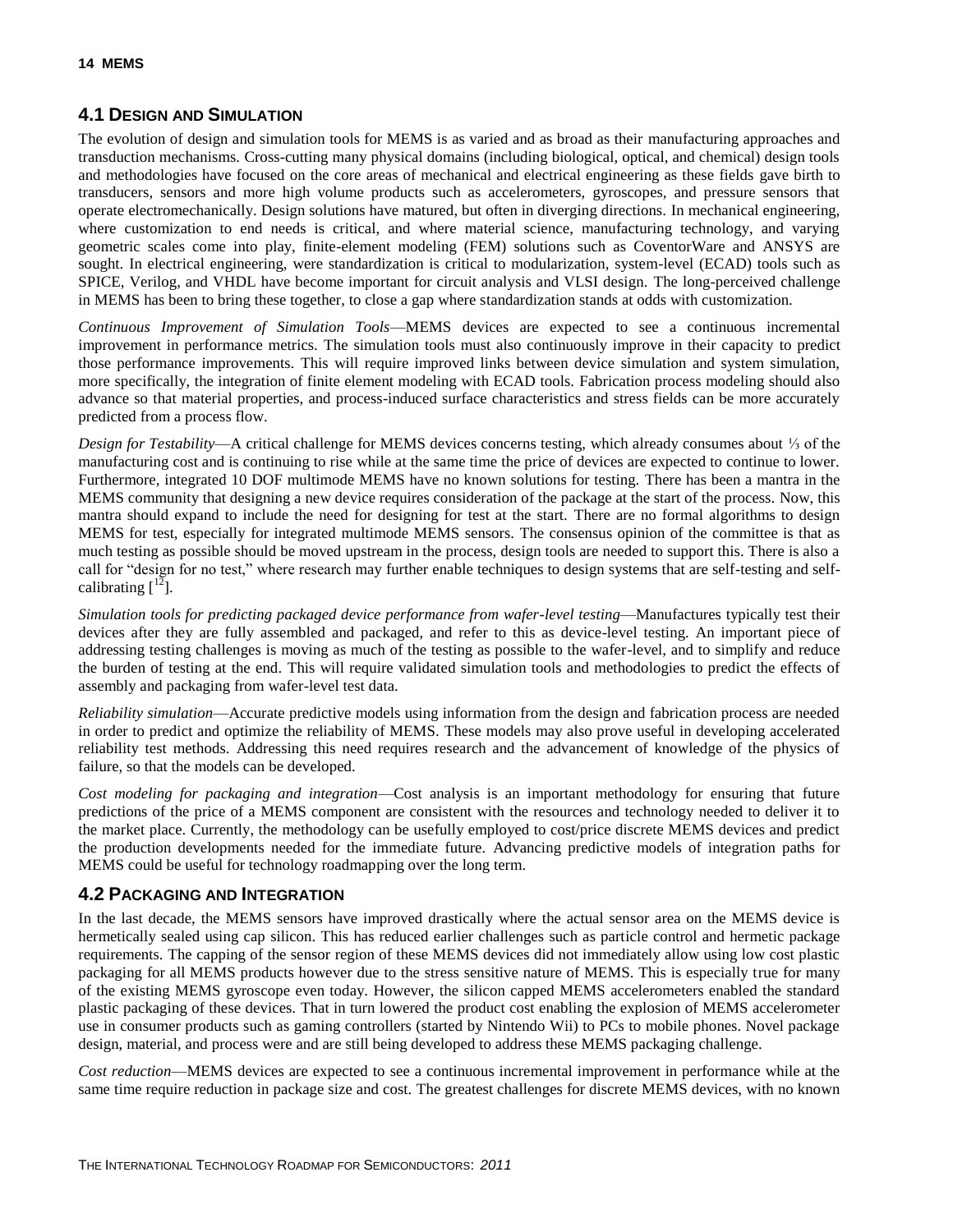solutions, are in the latter: reduction in package size and cost. Advancement of assembly and packaging technologies and materials are required to meet these challenges.

*Package standardization*—MEMS technologies require some sort of packaging standardization, so that costs can be lowered and the trend of a custom package for each MEMS device can be reversed. One suggestion, among many to consider, is a line of cavity-type packages starting at  $3\times3$  mm and with 1 mm increments to  $7\times7$  mm. Packages should include a data sheet with all parameters needed to accurately simulate the stress on the MEMS and predict the packaged device performance using wafer level tests.

*Package standardization of signal lines*—As MEMS continue to advance in integration and functionalities of the ASIC, standardization of the signal lines and power handling will become increasingly desired. The pull for this is likely to come from the integrated multimode sensors and the advancement of the ASIC towards microcontrollers. RF MEMS also see a unique need for inductors integrated in the package with  $Q>50$  and methods for minimizing interconnect length and loading.

*Advancement of 3D packaging technologies (TSV)*—MEMS have requirements 3D packaging requirements that surpass those for current ASICs and memories, especially with the regard to packaged induced mechanical stress and package hermiticity on device performance.

#### <span id="page-18-0"></span>**4.3 TEST**

Testing MEMS devices is complex, requires sophisticated approaches and entails various challenges. The testing of these sensors involves a series of steps including calibration and validation, which in turn require applying external physical stimulus to perform both parametric and functional testing. Each class of device not only needs a test system capable of providing the required stimuli, but the physics of the stimulus, how it affects the device, and how data is processed and analyzed are key functions of these systems. With these features in mind, modular systems which can be expanded from very small volume engineering systems into high volume production automatic test equipment (ATE) systems is the direction MEMS test industry is evolving today.

In order to meet the high volume and low cost requirements that are driving the MEMS market, the industry is undergoing a self-assessment in terms of how to reduce cost and become profitable. Being that capital equipment expenditure and test times are among the major drivers of the final device test costs in terms of cost/device, implementation of the design for testing philosophy has become a focal point for MEMS manufacturers. This philosophy is defined by design techniques, which add testability features to products, which in turn enable more efficient development and final product testing.

*Cost of test*—The cost of testing continues to rise yet the price of devices is expected to fall - a non-sustainable situation. MEMS devices require not only electrical tests, but also need to be stimulated mechanically—"shaken, rattled, and rolled." These added requirement result in expensive handlers, which are the pieces of the automatic test equipment that provide stimulus and monitor response of the devices. These handlers tend to be customized for each manufacturer. Standardizing the handlers and the test methods may lower costs considerably. The cost of testing is also influenced by the requirements for tests by the customer, which add expense but may not add any value. Standardizing tests on product performance, reliability, and device data sheets can also significantly reduce the cost of testing.

*Wafer-level testing*—Testing of integrated 10 DOF multimode MEMS sensors has no known solutions, and it is not clear that solutions can be developed using the standard approach, which is to conduct the testing at the end of the manufacturing process (device-level testing). A possible solution may be to move as much of the testing as possible to the wafer level. This will require knowledge and predictive models of and/or eliminate effects from assembly and packaging so that information from wafer level testing can predict the final packaged device performance. The goal would be to make the final tests of the finished device to become a simple verification of the expected performance. Wafer level testing should also be used to feed data forward in the process, including the designer, to improve designs and product yields

*Design for (no) test*—This is also referred to as self-test/self-calibration. This topic is covered in the section on possible solutions for design and simulation. There is presently a lack of know-how for designing for testability and methods for self-test/self-calibration that can reduce the burden of test at the back end of manufacturing. Since design for test is very application dependent, methodologies will need to be developed for each device technology.

*Accelerated reliability test methods*—There is a continuing need to extend knowledge of the physics of failure of MEMS devices. This is especially relevant for RF MEMS devices, where their adoption in many applications has been hindered due to reliability requirements. Extending knowledge of the physics of failure will enable methods to improve device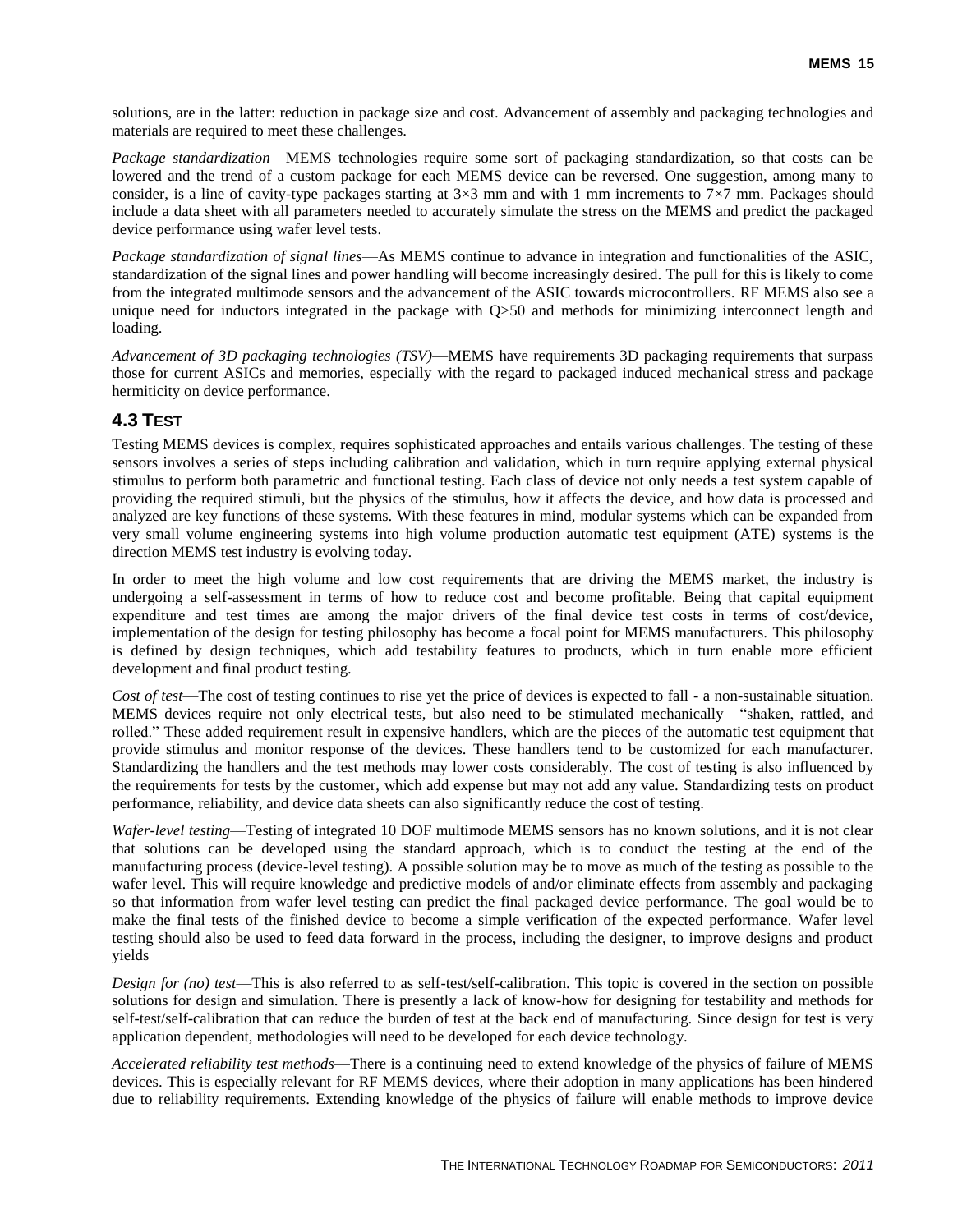reliability and to develop accelerated reliability test methods. Specific knowledge of reliability metrics and test methods resides in companies, but this information is not typically shared because it can be a commercial advantage to the company to keep it secret. Otherwise, the possible solution is to share the information that exists, evaluate gaps, and support R&D on developing knowledge on those areas that require it. Then, this knowledge can be applied to the development of standardized accelerated reliability test methods.

### <span id="page-19-0"></span>**5 CROSS-CUT ISSUES**

The MEMS TWG has initiated discussions with the Assembly and Packaging, Test, and RF/AMS TWGs. The MEMS TWG also recognizes opportunities to expand its interactions to other ITRS TWGs, including Modeling and Simulation, Systems Drivers, Design, Yield, and Emerging Research Devices, and the expanding More-than-Moore effort in the ITRS.

#### <span id="page-19-1"></span>**5.1 ASSEMBLY AND PACKAGING**

The MEMS TWG is applying device performance metrics and integration path to evaluate gaps and determine future requirements for MEMS packaging. These include standard packages and data sheets, 3D assembly methods, and advancing packaging for emerging multimode sensors. These requirements will form the basis of discussions between the Assembly and Packaging and the MEMS TWGs. Our initial intentions are to look towards the Assembly and Packaging TWG to determine the possible solutions and to coordinate their availability with the forecasted advances MEMS technologies.

#### <span id="page-19-2"></span>**5.2 TEST**

The MEMS TWG is determining requirements and gaps for testing MEMS. Some of the requirements, such as testing multimode sensors with 10 DOF, have no known solutions. These requirements will form the basis for discussion between the Test TWG and the MEMS TWG, to determine possible solutions. Some of the solutions may involve advancing test equipment, but will also include developing methods to reduce testing requirements at the device-level by moving more of the testing to the wafer level and to develop methods to design for testability.

#### <span id="page-19-3"></span>**5.3 RF AND ANALOG MIXED SIGNAL**

The MEMS TWG is determining the technology requirements for manufacturing RF MEMS for mobile device applications. The most difficult challenges in RF MEMS relate to development fabrication processes and test methods that yield highly reliable device operation over the expected term of use for the mobile devices. The MEMS TWG will work with the RF/AMS TWG to roadmap the circuit requirements for MEMS in the RF circuits for future mobile device applications and thereby facilitate their more rapid adoption.

### <span id="page-19-4"></span>**6 EMERGING MEMS FOR MOBILE APPLICATIONS**

This section is intended to present information on emerging MEMS technologies that have potential for future adoption in mobile internet devices. The devices included here are optical filters, picoprojectors, the electronic nose, microspeakers, and ultrasound devices. This working group is evaluating these technologies to determine when they should be included in our more detailed roadmapping efforts.

#### <span id="page-19-5"></span>**6.1 OPTICAL FILTERS**

Imaging sensors in mobile phones and tablet PCs are mainly used for photography. As noted by Nayar et al  $\left[ \begin{array}{c} 13 \\ 1 \end{array} \right]$ , photography acquires information from many dimensions, but only a few are actually exploited, i.e. space, time and brightness or color. The additional information in e.g., the wavelength or polarization can be used through computational photography to improve on the functionality and quality of the imaging. As an example, hyperspectral sensors can be used to estimate the exact illumination conditions, allowing powerful image processing routines to change the illumination in the pictures in a post-processing step. Enabling these features however requires to completely rethinking the color filters that are typically integrated in today's imaging sensors for a cost effective, compact and flexible implementation. Today, several techniques are already in research phase to integrate different types of filter structures with a CMOS imaging sensor, e.g., wire grids integrated in the Back End Of Line for polarization and color filters [<sup>14</sup>],narrow band Fabry Perot filters replacing the Bayer pattern [<sup>15</sup>], etc. These examples provide a mechanism for designing imaging systems that extract the most relevant information that is the most important to the considered application.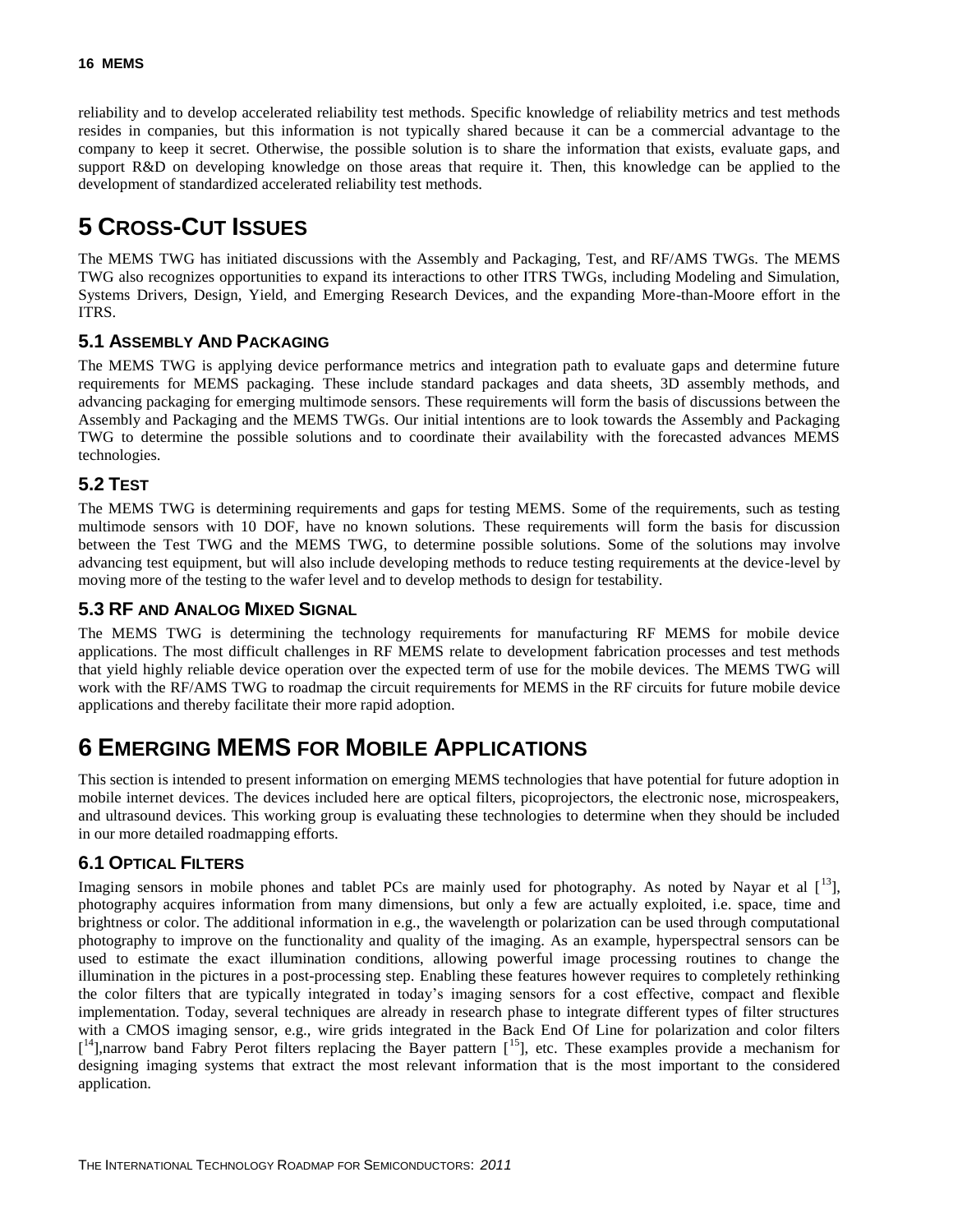In the long term, one can imagine an imaging sensor, which captures all relevant dimensions on the same sensor. Because the number of dimensions is high, pixels become scarce resources that need to be assigned to a relevant dimension for one particular application. MEMS systems will therefore play a crucial role for tuning the pixels.

One candidate optical filter to be integrated with the CMOS sensor is the MEMS tunable narrow band filter illustrated in **Error! Reference source not found.** [<sup>16</sup>]. This structure implements the Fabry Pérot principle to filter a very narrow band, and is made of two mirrors (top and bottom) surrounding a cavity. The width of this cavity selects the actual filtered band of the filter and can be tuned by pulling down the top mirror. Today, several implementation of this structure exist, but they are mainly implemented for the Infra Red range with a special breed of large pixels integrated in the MEMS structure over a small spectral range and limited tuning capabilities.

<span id="page-20-2"></span>

*Figure MEMS8 A MEMS Narrow Band Tunable Filter. [16](#page-20-2)*

<span id="page-20-1"></span>Several challenges still remain for allowing these MEMS structures on a commercial visual imaging sensor:

- Accurate tuning of the central wavelength requiring a very accurate positioning of the top/bottom mirror. Examples are known of a required position within 5 nm.
- Imaging sensors on mobile phones are small and the MEMS structures need support structures for the top mirror. An important challenge will therefore be to maximize the optical fill factor.
- Maximum flexibility, in the very long term, every pixel should have its own filter structure, which is not necessarily the same type, actually causing a conflict with the previous challenge.
- Covering the full spectral range between 400 nm and 1000 nm at low cost, stretching the designs on pull-in and material selection.
- Parallelism of the mirrors—in order to maximize the resolution, the distance between the mirrors should be the same for the complete structure.
- Some solutions using e.g., monolithic integration will suffer from the interference of the high-voltage for the actuation of the MEMS and the pixel signals.
- Only a small fraction of the energy is passing through the filter. For imaging at reasonable speed with reasonable SNR, highly efficient optical paths, efficient imaging pixels, etc. are needed.
- High data rates—hyperspectral sensors acquire much more spectral bands than current color sensors.
- Stray light—the bottom mirror of the filter together with the top layers of the imager can form a parasitic filter reducing the resolution.
- Lightweight and compact packaging—small size, both die and package
- Reliability.

#### <span id="page-20-0"></span>**6.2 PICOPROJECTOR**

In the last few years, we have experienced an explosive increase in demand for smartphones with ever increasing capabilities. Entertainment features and mobile connectivity anywhere, anytime has become an accepted norm. These smartphones have replaced PCs to a certain extent to help us to manage our activities and to give us exciting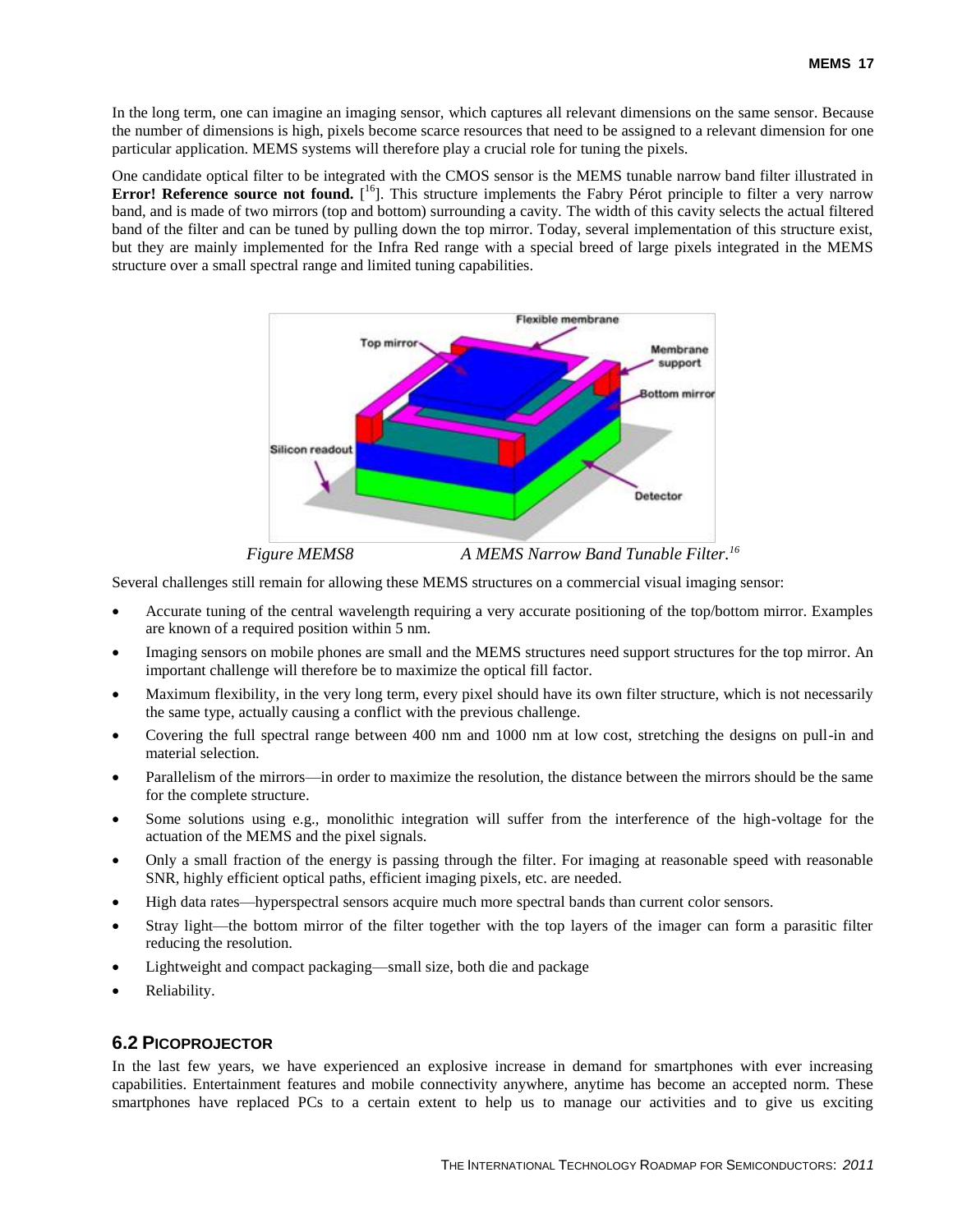entertainment and ubiquitous social interaction. Picoprojectors can play a major role in this development as they can visualize the persons we are interacting with, beam a video, photo or presentation from your phone onto a wall or screen to view it full-size and share with others. Video is indeed an inherently social experience that people want to share. In the future picoprojectors might also create virtual reality for the games we play.

Three years ago when TI unveiled its tiny picoprojectors for mobile devices, device makers quickly built pico-projectors into digital still cameras, camcorders, media players and docking stations. Cellphone manufacturers were, however, slower on the uptake. Fujitsu and Sharp have already released handsets with picoprojectors. Samsung has recently followed suit. But development fizzled and picoprojectors looked like a short-lived gadget. However, according to industry pioneer TI, technology trends such as the upgrade to faster, 4G cellular networks and the move to tiered pricing for wireless data have made picoprojector phones newly relevant. The company believes projectors will become as ubiquitous in phones as in cameras, pointing to analyst projections that anticipate tens of millions of pico-enabled devices by 2013. DLP sales have been growing 300% a year across the various mobile device categories and now span more than 20 brands and 30 types of products  $\begin{bmatrix} 1^7 \end{bmatrix}$ . Not only TI sees a bright future for picoprojectors. Mark Fihn (publisher of the Veritas et Visus newsletters) predicts that—although some hurdles still exist—picoprojectors are winning the race to enable big images from small packages. Rollable or foldable displays are clearly on the losing side  $\mathfrak{f}^{\text{18}}$ .

Present day pico-projectors in handheld tools are mostly based on low-resolution 2D imagers such as the 480x320 pixels DLP chips from TI, shown in **Error! Reference source not found.** [<sup>19</sup>]. Higher resolutions are a challenge due to size limitations and small-pixel induced diffraction effects. Competing technologies that try to overcome this resolution limitation comprise scanning-mirror projectors (Bitendo, Pixtronix) and the more recent diffractive grating and holographic projection solutions (Light Blue Optics, Silicon Light Machines). Scanning mirror picoprojectors are small enough to be integrated inside mobile phones, but no such integrated products are commercially available today.



*Figure MEMS9 TI's prototype USB picoprojector nHD Pico with 20 lumens, 640 x 360 resolution, a contrast ratio greater than 1,000:1, a true RGB LED wide color gamut and reliance on a lowpower Pico DPP2601 2607 ASIC processor.*

<span id="page-21-1"></span>The targets for future picoprojectors are a smaller footprint, a higher resolution, lower power consumption and higher light output:

- Increasing the resolution while maintaining or improving the footprint implies reducing the pixel sizes. The challenge here is that in a traditional 2D imager projection system this results in light loss due to diffraction.
- Increasing the light output while maintaining or improving the power consumption, more efficient light sources are needed. The light output can also be improved slightly by increasing the fill factor of the imagers and the reflectivity of the mirrors.

#### <span id="page-21-0"></span>**6.3 ELECTRONIC NOSE**

Increasingly, smart phones, along with a range of other consumer electronics, have become "situation aware" with embedded sensors detecting physical quantities like position, motion, pressure, light and sound in an effort to provide significantly more functionality. In contrast, portable devices that monitor (bio-) chemical signals in their surroundings are still missing although there exists highly useful information that can improve our quality of life and well being. In fact, detection of volatile compounds, "smells", is considered to be an ideal non-contact monitoring technique that can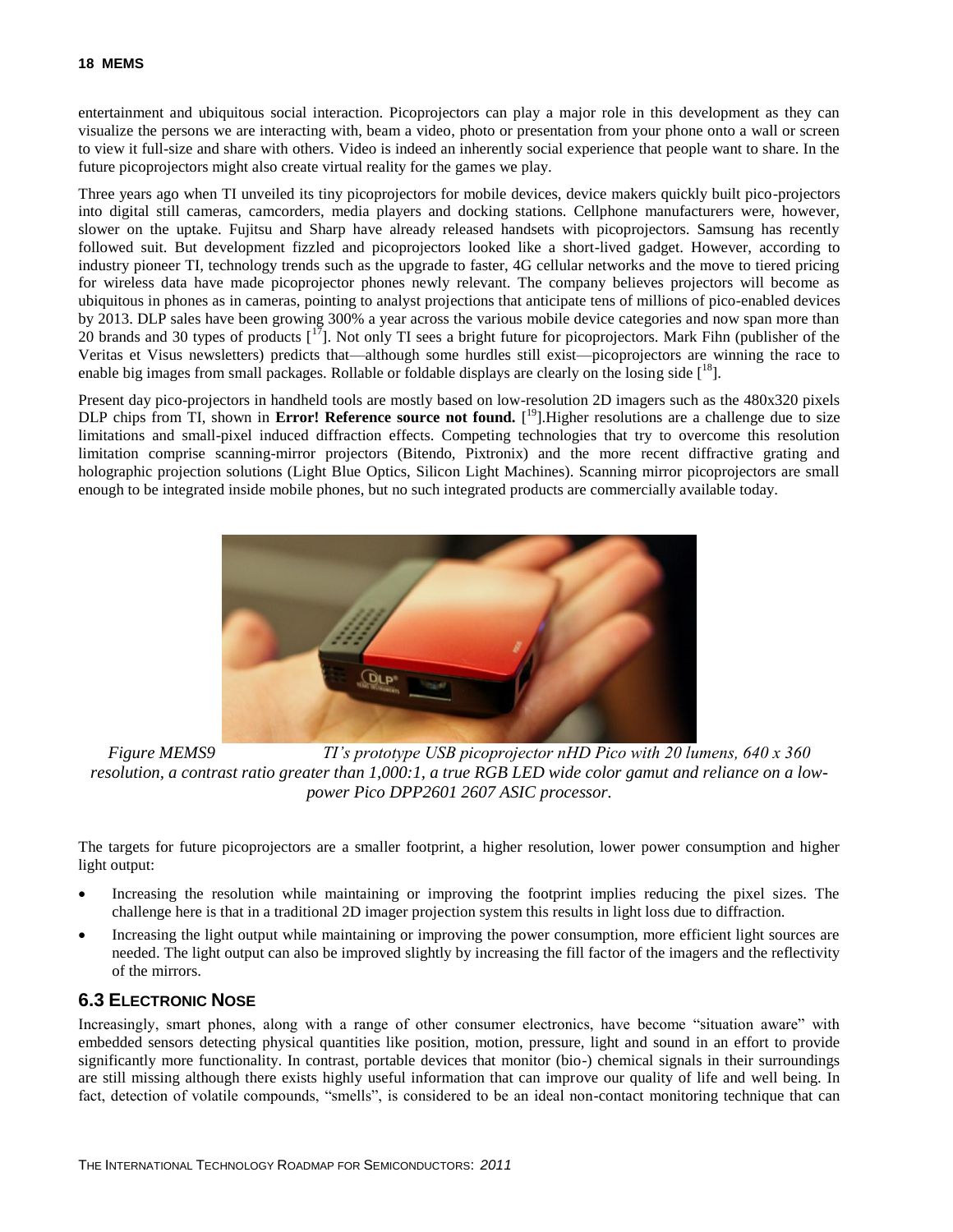provide insight into chemical as well as biological interactions that often result in emission of volatile organic compounds. However, in many cases, the target "smell" is a complex mixture of volatile compounds and analytical tools like spectrometers that can precisely identify them are not scalable nor sufficiently power efficient for integrated solutions. An alternative approach is the use of partially selective sensing elements for fingerprinting of volatile mixtures in systems referred to as "electronic nose", due to their resemblance to the mammalian olfaction mechanism. Electronic noses, or *e*-noses, are already deployed in a range of tasks ranging from quality control to safety and security. However, there exists a range of applications that current e-nose technologies are unable to target due to their size and power consumption. Personal breath analyzers, either for preliminary diagnosis or monitoring of conditions for medication dosing, would be of considerable value to patients with chronic health problems like asthma. Air quality monitors in smart phones could potentially warn individual users to stay away from environments that can specifically harm them due to their existing medical conditions. As such, there is a growing demand in scalable, arrayable, integrated and low power sensing elements that can be customized for detection of chemicals in specific application conditions.

Table MEMS7 summarizes several arrayable sensor technologies that have been developed over recent years for electronic nose systems, albeit with individual challenges and limitations. Clearly, these solutions are not fulfilling the requirements of integrating a miniaturized electronic nose into portable consumer electronics. Increasingly, MEMS-based detection solutions are emerging as potential solutions to the above-described limitations in chemical sensors. Cantilevers, from atomic force microscope technology, have been adapted by polymer functionalization in both static and dynamic (resonant) mode operation  $\tilde{l}^{20,21}$ ]. An inertial sensing scheme developed in quartz crystals has also been revisited in various integrated microfabricated structures. In one of the most promising approaches, capacitive MEMS membranes coated with polymers were demonstrated to achieve sub-ppm sensitivity  $[^{22}]$ . Here, the reproducibility of MEMS fabrication techniques and scalability advantages were leveraged to construct very large arrays of resonators with identical coatings that were connected in parallel in an effort to improve effective circuit characteristics, albeit at a cost of total size and power consumption  $\lceil^{23} \rceil$ .

Alternatively, MEMS in-plane disk resonators have been developed with thermal excitation in an effort to overcome the squeeze film fluidic damping effects but resulting in considerably higher power consumption  $\binom{24}{1}$ . To overcome the restrictions in limit of detection for low-molecular weight analytes using the above described gravimetric schemes, an alternative approach based on a stress-induced resonance frequency change was developed where low-power consuming microbridge piezoelectric resonators were coated with polymers that demonstrate a volumetric response to analyte absorption  $\lceil \frac{25}{3} \rceil$ .

As more e-nose technologies are maturing towards embedment in mobile applications, the performance metrics for these need to be clarified. Foremost, small form factor and low power consumption are the main requirements, with  $1 \text{ cm}^2$ device size and sub-mW operation, including the read-out circuitry, being considered current benchmarks for a multireceptor array of sensing elements. These specifications clearly require a significant amount of system level optimization for the sensor node. The complexity of the system, containing chemistry, (electromechanical) transduction and electronic read-out, rapidly turns the optimization task into a challenging interdisciplinary activity. Furthermore, complexities of the chemical interactions with the transducer often result in lack of deterministic models of the sensing elements. As such, a significant amount of experimental results need to be accumulated in an effort to gain in-depth understanding of the system. This requires well-established and robust measurement procedures that can be applied for testing under various chemical conditions.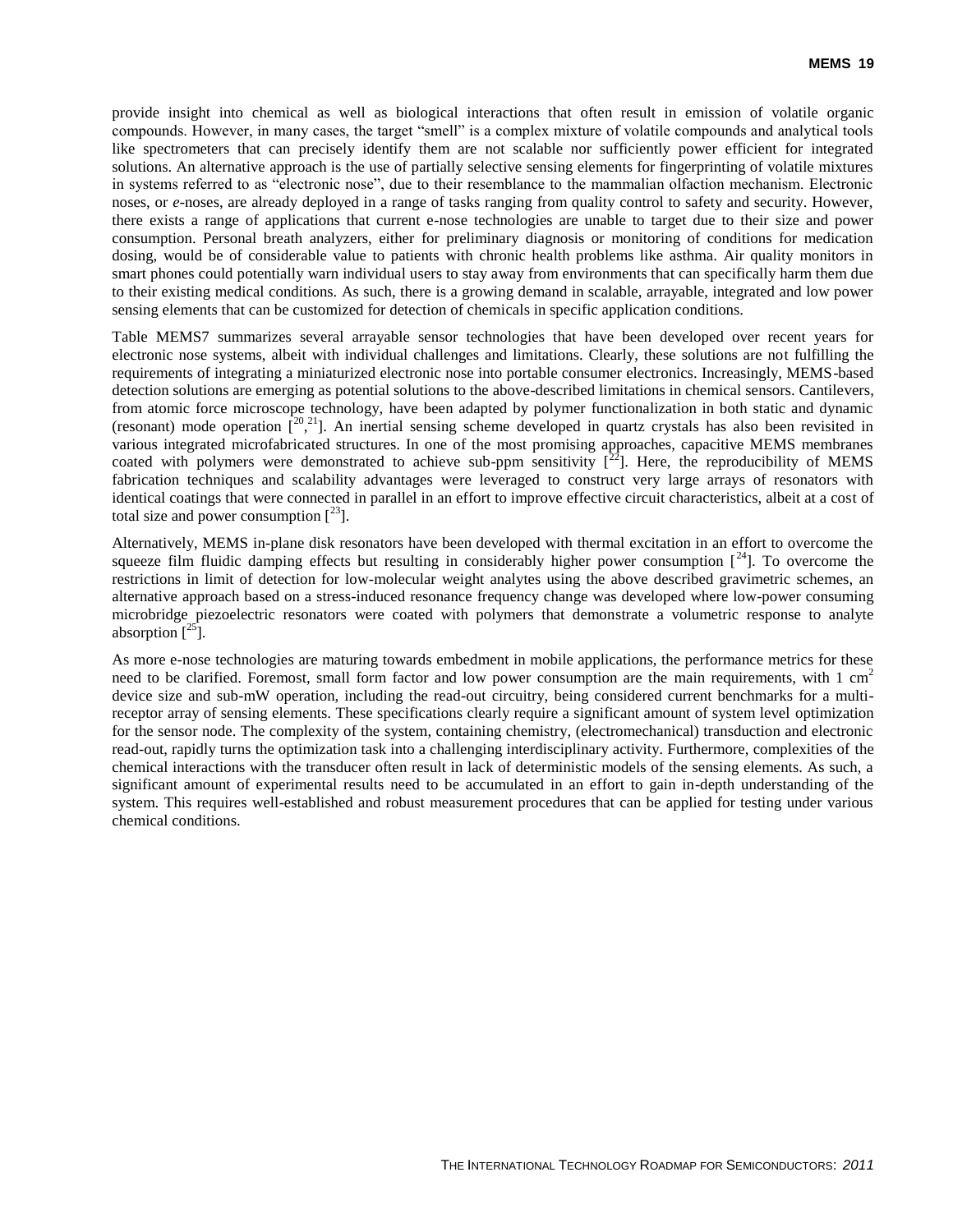#### *Table MEMS7 Sensing Technologies Suitable for Electronic Nose Devices*

<span id="page-23-0"></span>

| <b>Sensor Type</b>                      | <b>Advantages</b>                                                                                                                      | <b>Disadvantages</b>                                                                                                            |  |  |  |  |
|-----------------------------------------|----------------------------------------------------------------------------------------------------------------------------------------|---------------------------------------------------------------------------------------------------------------------------------|--|--|--|--|
| Calorimetric or                         | Fast response and recovery time, high                                                                                                  | High temperature operation, only sensitive to                                                                                   |  |  |  |  |
| catalytic bead (CB)                     | specificity for oxidized compounds                                                                                                     | oxygen-containing compounds                                                                                                     |  |  |  |  |
| Catalytic field-effect                  |                                                                                                                                        | Requires environmental control, baseline drift,                                                                                 |  |  |  |  |
| sensors (MOSFET)                        | Small sensor size, inexpensive operating costs                                                                                         | low sensitivity to ammonia and carbon dioxide                                                                                   |  |  |  |  |
|                                         | Ambient temperature operation, sensitive to                                                                                            | Drift & lifetime limit due to oxidation,                                                                                        |  |  |  |  |
| Conducting polymer                      | many VOCs, short response time, diverse                                                                                                | sensitivity to humidity & temperature,                                                                                          |  |  |  |  |
| sensors                                 | sensor coatings, inexpensive, resistance to                                                                                            | saturation of response, bulky size, sensitivity                                                                                 |  |  |  |  |
|                                         | sensor poisoning                                                                                                                       | limited                                                                                                                         |  |  |  |  |
| Electrochemical                         | Ambient temperature operation, low power                                                                                               | Bulky size, limited sensitivity to simple or low                                                                                |  |  |  |  |
| sensors (EC)                            | consumption, very sensitive to diverse VOCs                                                                                            | molecular weight gases                                                                                                          |  |  |  |  |
| Metal oxides                            |                                                                                                                                        | High temperature operation, high power                                                                                          |  |  |  |  |
| semiconducting                          | Very high sensitivity, limited sensing range,                                                                                          | consumption, limited sensor coatings, sensitive                                                                                 |  |  |  |  |
| (MOS)                                   | rapid response and recovery times                                                                                                      | to humidity, poor precision                                                                                                     |  |  |  |  |
| Optical sensors                         | Very high sensitivity, capable of<br>identifications of individual compounds in<br>mixtures, multi-parameter detection<br>capabilities | Complex sensor-array systems, more<br>expensive to operate, low portability due to<br>delicate optics and electrical components |  |  |  |  |
| Quartz crystal                          | Good precision, diverse range of sensor                                                                                                | Poor signal-to noise ratio, difficult arrayability                                                                              |  |  |  |  |
| Microbalance (QMB)                      | coatings, high sensitivity                                                                                                             | (discrete), limited sensitivity to low molecular<br>weight analytes, bulky                                                      |  |  |  |  |
| Surface acoustic<br>wave (SAW)          | High sensitivity, good response time, diverse<br>sensor coatings, small, inexpensive, sensitive<br>to virtually all gases              | Complex circuitry, power consumption                                                                                            |  |  |  |  |
| Organic thin film<br>transistors (OTFT) | Multi-parameter detection capabilities, cost                                                                                           | Sensitivity, limited material-analyte<br>compatibility, sensor life, sensing mechanism                                          |  |  |  |  |
|                                         |                                                                                                                                        | not yet well-understood, complex circuitry for<br>multiparameter                                                                |  |  |  |  |

*(adapted from A.D. Wilson and M. Baietto [ <sup>26</sup>])*

Clearly, the ideal approach for the e-nose is to use a single electronic transduction scheme for all sensing elements differently coated to gain selectivity. This allows for significantly easier integration and use of a single read-out scheme. However, coating of generic structures with varying chemistries is a non-trivial task. Currently, inkjet printing is considered the most suitable technique for rapid coating of MEMS-based (bio) chemical sensor elements with polymers or receptor molecules  $[2^7]$ . However, challenges remain in developing sufficiently small droplets with robust jetting profiles to match the scaling of sensor elements. Furthermore, the diversity of the coating chemistries involved can complicate the development of robust coating recipes. Finally, packaging of an electronic nose requires innovative approaches. Current schemes of hermetic sealed MEMS packages are clearly not suitable, as the e-nose needs to be in contact with ambient to provide chemical sensing of the environment. Yet, the device needs to remain protected from particles, liquids and other damaging effects. This requires the development of novel packaging schemes, also in view of the diversity of materials coated on the sensing structures, which can introduce new process limitations in terms of thermal budget and/or chemicals to be used.

Overall, there is a clear demand for integrated, scalable and customizable electronic nose systems for a range of portable applications. Increasingly, a set of emerging MEMS-based approaches is considered suitable for fulfilling the requirements of miniaturized e-nose systems. However, several technological challenges need to be overcome before the potential of MEMS-based solutions can fulfill their promise. Scaling of the MEMS resonators has resulted in significant challenges for read-out technology as signal levels have become highly dependent on circuit parasitics, requiring careful co-engineering of MEMS device and read-out circuits. Furthermore, selection of suitable coatings for specific applications as well effective and scalable coating and packaging techniques need to be developed. However, even at this relatively early stage of development, there is a clear potential for micromechanical e-nose systems to finally enable development of devices that are aware of chemical events in their surroundings.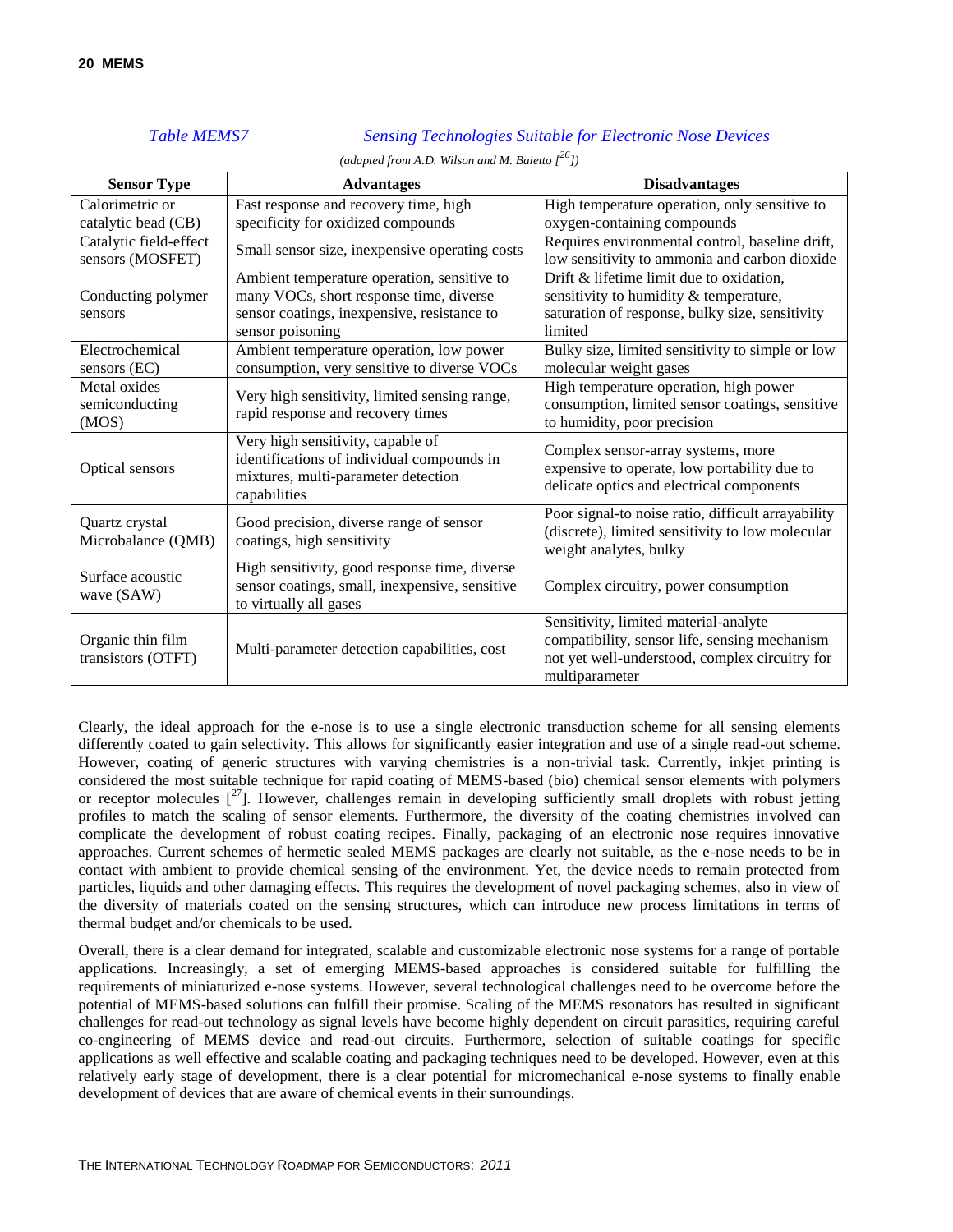#### <span id="page-24-0"></span>**6.4 MICROSPEAKERS**

Smart phone manufacturers (along with other consumer product manufacturers) have been early adopters of MEMSbased sensors used for detecting physical (and chemical) input signals in an attempt to create more "situation awareness" and to provide more functionality per unit volume (or unit area). The most common ones are position, motion, pressure (altitude measurement), temperature, magnetic field (electronic compass), humidity, light (image) and not to forget, audio sound (microphone). In contrast, MEMS-based actuators, like RF switching devices, projectors for light and audio acoustic actuators (loudspeakers), are still (for a great part) missing.

Evidently, audio acoustic transducer elements (microphones and speakers) are essential and indispensable components in a smart phone. "Size matters" and electronics manufacturers are prompting the miniaturization of acoustic elements. MEMS technology clearly offers a viable route to achieve this miniaturization, while at the same time offering multiple components and on-chip signal processing. MEMS-based microphones have already seen adoption into the mobile phone market since 2006, opening the door to similar opportunities for sound generation using MEMS-based micro speakers. Loudspeakers for smart phones however, are nowadays still build using conventional techniques relying on precision mechanics. Regal Electronics, for example, has added a new product that is close to 15mm in diameter yet can handle up to a watt of peak input power. The new speaker (constructed with a metal frame and Mylar diaphragm) has a frequency range of 600Hz to 20kHz. Although this is clearly a step forward, the mini speaker is still quite large (and thick) and moreover it is not compatible with automated assembly equipment, something that should improve manufacturing throughput and yield and potentially lead to a lower cost.

Today, commercially available MEMS-based micro speakers have not been identified. However, there are reports in the scientific and patent literature for fabrication techniques and generating sound using on-chip micro speakers and micro speaker arrays [1-5]. The targets and challenges for future micro loudspeakers for use in smart phones/tablets are a small footprint, low (flat) profile, small weight, extended frequency range (a high fidelity sound), low voltage actuation, high efficiency (low power consumption), sufficient sound output power, standard assembly and low cost.

<span id="page-24-1"></span>MEMS-based micromachined membrane type actuators can be used to generate sound in the audio frequency range. One challenge to overcome is how to achieve sufficient output pressure at a relatively low actuation (bias) voltage. For the commonly employed electrostatic drive  $[^{28}]$ , the (bias) voltage is quite high, e.g., on the order of 40-70Vdc. Changing to other actuation means like piezoelectric  $\binom{29,30}{ }$  or electrodynamic  $\binom{31}{ }$  (as used in traditional moving-coil loudspeakers) presents a potential solution, but this may come at higher complexity (e.g., integration of piezoelectric materials or integration of a permanent magnet) and/or higher current and thus higher power consumption and lower power efficiency (for the electrodynamic).

A more fundamental challenge for membrane speaker actuators is how to achieve significant sound pressures with a device of small area. Speakers generate sound by moving air. Moving large volumes of air is achieved using large area membranes and/or inducing large membrane displacements. In particular for the low frequencies this becomes problematic as the radiation impedance (which determines the pressure generated for a given membrane displacement) decreases with decreasing frequency. In particular, this is true for radiation in free air as opposed to for instance ear phones which are confronted with a smaller challenge as the small volume of the ear canal presents a larger acoustic impedance than is achievable in free air  $\int^{28}$  $\int^{28}$  $\int^{28}$ ]. Relaxing therefore on the frequency response spec (especially into the low frequencies, e.g., <600Hz) opens the way to analog MEMS-based loudspeakers.

One possible route to take in order to overcome the above "radiation" challenge is to deviate from the conventional analog speakers and to go digital. It is noted that modern speakers marketed as 'digital' are always analog speakers, in most cases driven by an analog amplifier. The use of the term 'digital' for speakers is a marketing strategy intended to claim better suitability with 'digital' source material (e.g., MP3 recordings). True digital speakers rely on direct conversion of electrical input to sound, thereby eliminating the need for a digital-to-analog converter accounting for the incongruity between the analog speaker and the digital electronics used for the necessary signal processing  $[^{32,33}]$ . More specifically, the concept of "digital sound reconstruction (DSR)" is enabled by the collective action of hundreds to thousands of individual and identical binary (membrane-type) speaker elements (an alternative approach employs a single speaker and uses some fraction of the speaker's actuator to define the bits). Unlike analog speakers where the frequency response is one of the primary characteristics, for digital speakers, it is a fast pulse response of the individual speaker elements that is required.

It all comes down to achieving a microspeaker system that is optimized for quality of the sound and output power for the size, weight, complexity, and cost.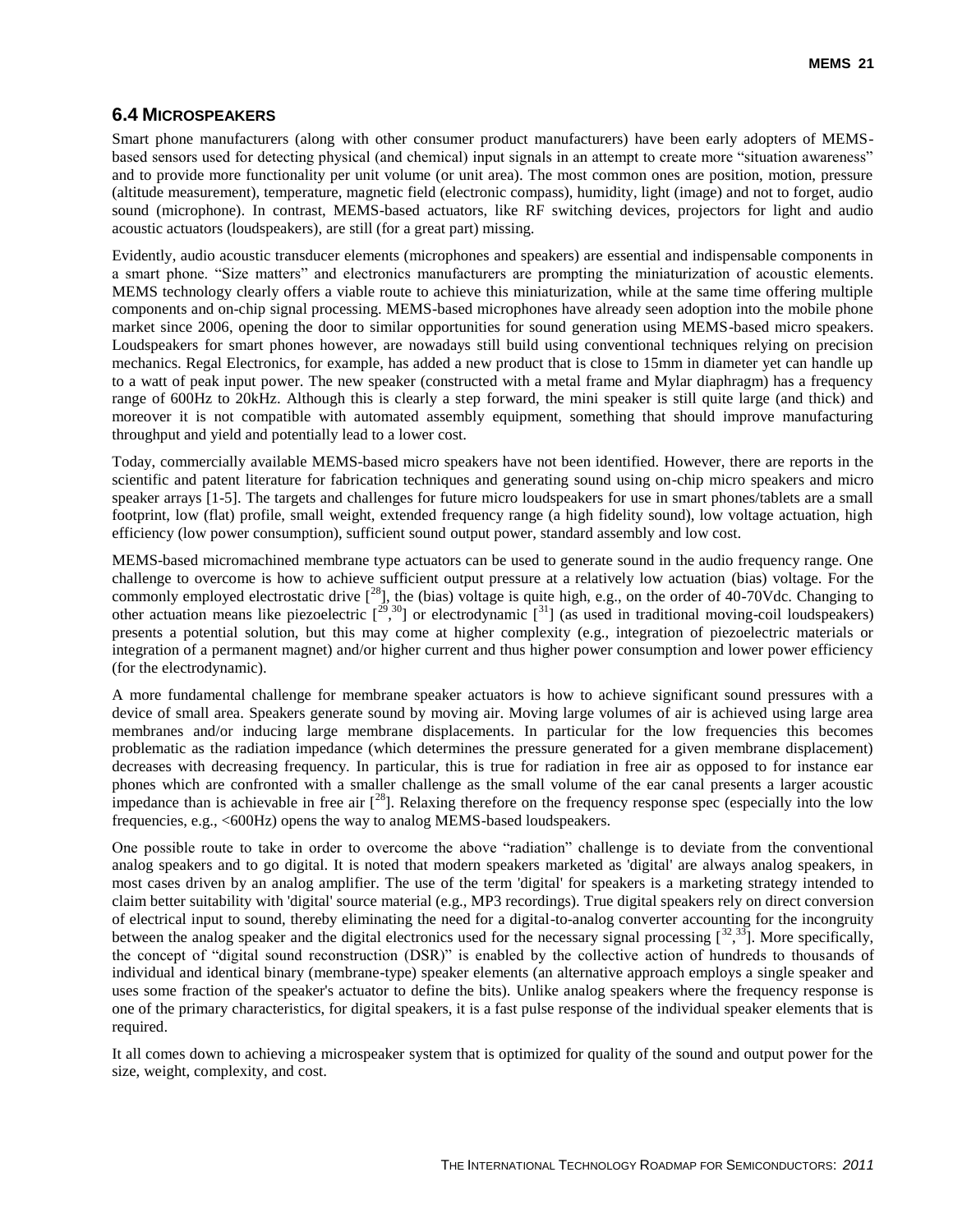#### <span id="page-25-0"></span>**6.5 ULTRASOUND DEVICES**

Ultrasounds are sound waves typically defined as having frequencies above 20kHz. Like all sound waves, they propagate in elastic solid, in gaseous or in liquid materials. Ultrasounds propagate for example well in silicon, air and water where they present thus wavelengths smaller than 40cm, 2cm and 8cm respectively. In comparison, electromagnetic waves do not require any supporting medium for their propagation, present above 20kHz in vacuum wavelengths smaller than 15km, require in vacuum frequencies in excess of 30GHz to reach wavelengths of 1cm. Further, electromagnetic waves typically propagate poorly in water and silicon.

Ultrasound applications are numerous and varied; from positioning/ranging to medical treatment, through actuation, levitation, and drug delivery. Among these, telecom, non-destructive testing and imaging applications lead the developments of game-changer ultrasound devices. Indeed, emerging micromachined devices are challenging the dominancy of current piezoelectric ultrasound transducers. Micromachined ultrasound transducers (MUTs) typically consist of free-standing membranes and a mean to actuate/sense these, e.g., c(apacitive)MUTs – electrostatics, p(iezoelectric)MUTs - piezoelectrics. Among these, cMUTs are the most widely known, studied and developed. See Figure 10.



*Figure MEMS10 (a) Schematic cross-section of a capacitive micromachined ultrasound transducer (cMUT), (b) SEM detail of four dual thickness cMUT cells from a 2D array of acoustic pixels, and (c) COMSOL simulation of the first eigenmode of a dual thickness cMUT cell.*

The development of MUTs is fueled by several trends that in particular apply to the medical imaging applications and businesses:

- Ultrasound systems made cheap—MUTs can be highly integrated, mass-fabricated with high accuracy in dense arrays in CMOS foundries.
- Ultrasound systems made portable—MUTS will fuel the booming market of portable ultrasound imaging systems by their low price and ease of integration. They will enable tele-monitoring of patients, broaden the range of available wellness applications and allow monitoring devices to reach patients at most diverse points of care.
- Ultrasound systems made wearable—The simplified MUT-based systems can be incorporated in conformal and stretchable medical patches for continuous ambulatory cardiosonography.
- High end ultrasound systems—MUTs can be tightly integrated, in densely packed large arrays, with their drive and readout electronics, lowering the parasitics and increasing thus the realized SNRs (signal to noise ratio). MUTs are key enablers for 4D (volumetric-temporal) imaging systems with large channel-counts.
- Ultrasound systems made flexible—a key feature of MUTs is their ability to produce ultrasound in wide bandwidths and to extend their working frequencies easily above the 10MHz frequency range. This translates in high-fidelity multipurpose ultrasound imaging systems.
- Ultrasound systems made rugged—Integrated with their analog ICs, MUTs bring the digital layers of imaging systems closer to the transducers themselves. With purely digital outputs, the resulting compact probe-heads have simple and robust interfaces to the image processing units.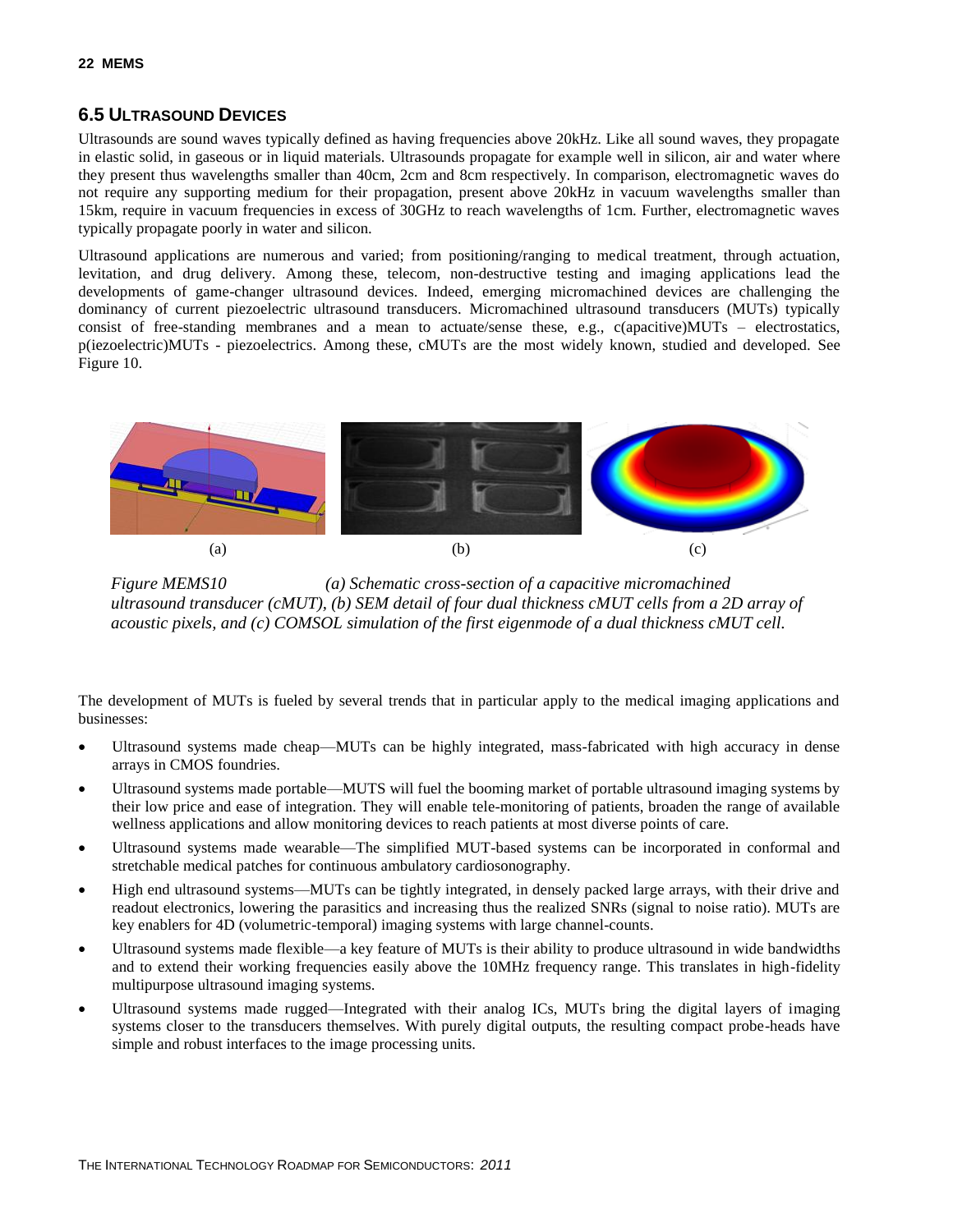Key technical challenges for MUTs include:

- Improvement in reliability.
- Packaging and integration schemes, including high-density TSVs and 3D-stacking techniques.
- Design environments for MUT-based systems.
- Cost reduction.
- Performance validation and certification for specific medical applications.

### <span id="page-26-0"></span>**7 CONCLUSIONS**

The back-end of MEMS manufacturing (packaging and testing) consumes <sup>2</sup>/<sub>3</sub> of the total manufacturing cost [<sup>34</sup>] yet virtually all R&D investment has been in the front-end of manufacturing (devices and process development), which can be attributed to a lack of articulation of the problems and their importance. The roadmapping efforts described in this report are the first steps in the long journey of communicating the industrial needs for MEMS technology to advance along its projected technology timeline. The development of a consensus opinion that documents the issues facing the industry, which is the primary output from technology roadmapping, can be used as a tool to optimize R&D investment that meets critical manufacturing needs in a timely manner.

This roadmap considered both the evolution of discrete MEMS devices and integrated MEMS technologies. This term "discrete" MEMS is used to refer to devices that perform one function. For example, a 3-axis accelerometer with an integrated ASIC is referred to as a discrete MEMS device for the purposes of this discussion. Integrated MEMS, also referred to as multimode sensors, refers to the integration of sensing functions, such as accelerometer and gyroscope, in the same package.

Discrete MEMS devices are expected to see a continuous incremental increase in performance, and reduction in cost and package size. The greatest challenges for them are related to packaging: decreasing package size while at the same time drastically lowering cost. There are no known solutions to meet the packaging and cost projections out to 2017.

The MEMS TWG sees the greatest challenges for MEMS technologies are in relation to their integration path. The integration path towards the Inertial Measurement Unit (IMU) is to join 3-axis accelerometers, 3-axis gyroscopes, 3-axis magnetometers (compass), and a pressure sensor (altimeter). This is referred to as a 10 degree of freedom (DOF) multimode sensor. The TWG focused its attention on the accelerometers and gyroscopes, however, future iterations of the roadmap should include magnetometers and pressure sensors. Pressure sensors are MEMS devices that will be integrated in the future IMUs used in mobile devices. Though magnetometers are not, by definition, MEMS devices, they are inclusive to the More-than-Moore paradigm.

Multimode sensor technologies face challenges in assembly and packaging, especially for integration of the IMU at the package level, yet these are challenges where interim solutions are known. The greatest concern for multimode sensor technologies, with no known solutions, relates to testing. Possible solutions discussed in this report relate to moving as much of the testing as possible to earlier steps in the manufacturing process, such as wafer-level tests. This will require the ability to accurately predict performance at the package-level from the wafer-level tests. Other solutions include advancing know-how for MEMS design for testability and even to develop ways to eliminate testing, referred to as to "design for no test."

There is a continuing need to extend knowledge of the physics of failure in MEMS. This is especially relevant for RF MEMS devices, where their adoption in many applications has been hindered. Extending knowledge of the physics of failure will enable how to improve their reliability and for developing reliability accelerated test methods. It is recognized that there is knowledge for specific devices that resides with companies; however, this knowledge has traditionally been kept secret because it results in commercial advantage. Sharing information may become beneficial at an appropriate time.

The MEMS TWG examined the near-term technology requirements for the MEMS technologies in this roadmap. While there is a desire to expand discussions to include the long-term, the committee must first reach a consensus on how this will be done for MEMS technologies. It may be that long-term requirements for MEMS may concern integration path, e.g., integration with multiple sensor technologies, advancing ASIC requirements to microcontroller, package level integration versus 3D staking technologies versus monolithic integration paths. Thus near-term requirements may concern incremental advances in device performance metrics within integration cycles of integration over the long-term.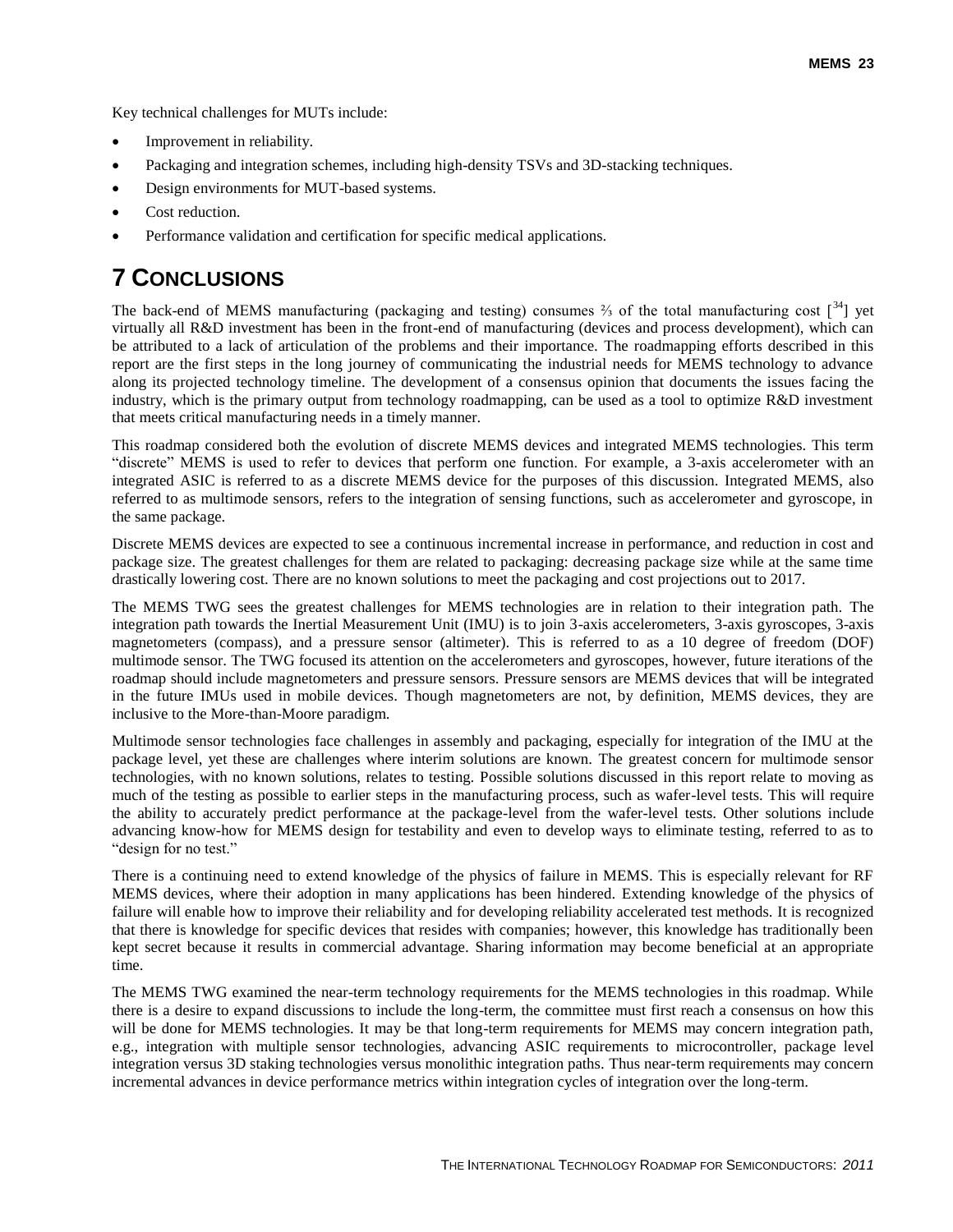Roadmapping integration path over the long term will require accurate cost analysis, ensuring that future predictions of the price of a MEMS component are consistent with the resources and technology needed to deliver to the market place. Currently, the methodology can be usefully employed to cost/price discrete MEMS devices and predict the production developments needed for the immediate future. Accurately costing future integrated MEMS devices represents a significant challenge, particularly in estimating the structure of costs to solve the technical problems in integrating fundamentally different components, the cost of developing cost-effective test equipment and the formidable task of packaging in large scale manufacture.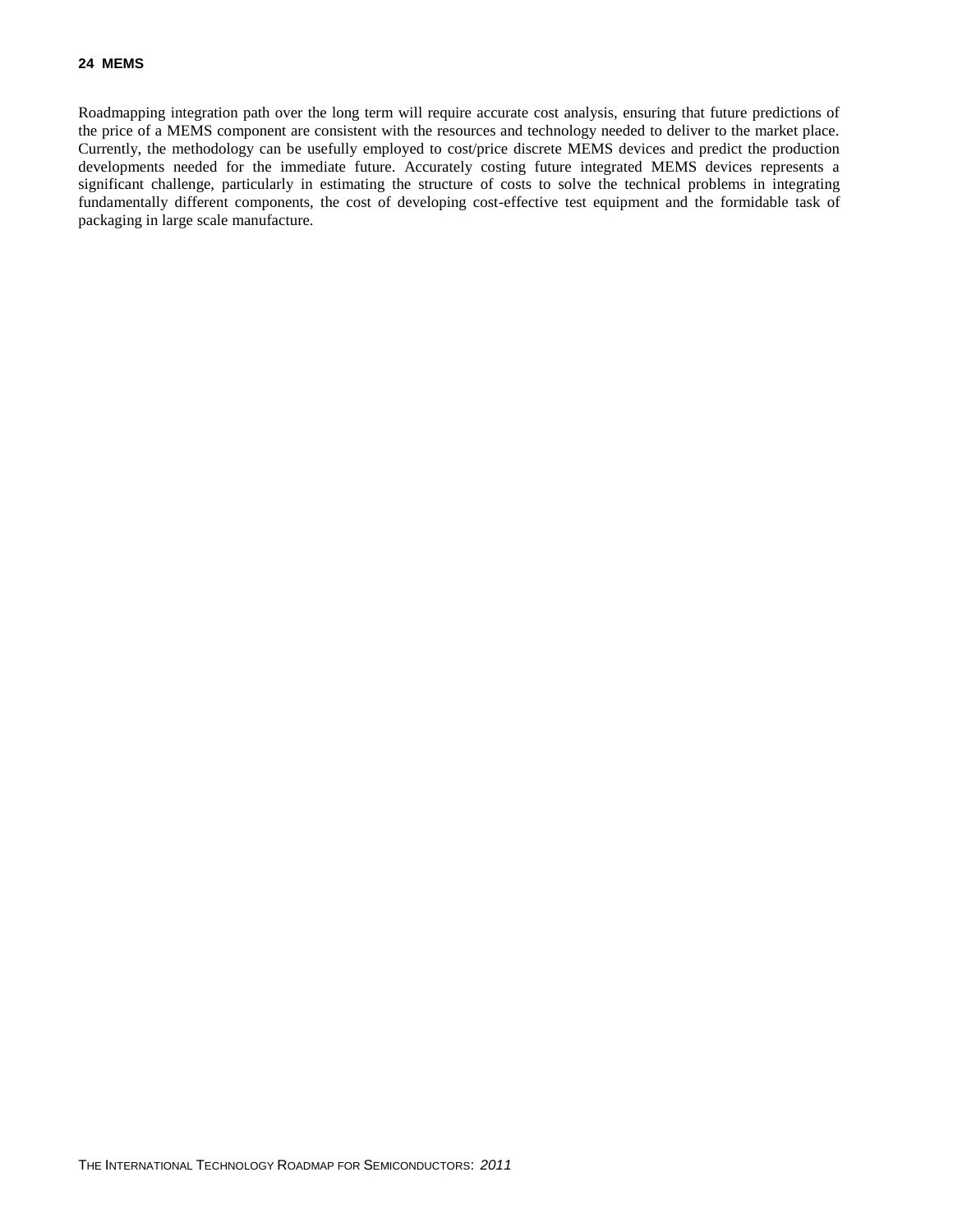### <span id="page-28-0"></span>**8 REFERENCES**

l

- [<sup>1</sup>] <http://www.inemi.org/2011-inemi-roadmap>
- [ 2 ] R. P. Feynman, There's Plenty of Room at the Bottom, JMEMS, vol. 1, no. 1, p. 66, March 1992. *Reprinted in JMEMS with the consent of Van Nostrand Reinhold, New York, NY, 10003*.
- [<sup>3</sup>] O. N. Tufte, et al., Silicon diffused-element piezoresistive diaphragms, Journal of Applied Physics, 33, 1962.
- [ 4 ] R. Howe and R. S. Muller R.S, Polycristalline silicon micromachined beams, Jour. Electrochem. Soc., 130, 1420- 1423, 1983.
- [<sup>5</sup>] S. Walsh and J. Elders, (Eds.), International Roadmap on MEMS, Microsystems, Micromachining and Top Down Nanotechnology, MANCEF, Naples, Florida, 2003, printed in Germany and the United States.
- $\begin{bmatrix}^6\end{bmatrix}$  G. E. Moore, Cramming more components onto integrated circuits, Electronics, Volume 38, Number 8, April 19, 1965.
- [<sup>7</sup>] R. R. Tummala, Moore's Law Meets Its Match, IEEE Spectrum, p. 44, June 2006.
- [<sup>8</sup>] ITRS More-than-Moore White Paper, http://www.itrs.net/papers.html.
- [<sup>9</sup>] iNEMI Technology Roadmap, January 2011.
- $[$ <sup>10</sup>] P. Walter, The History of the Accelerometer, Sound and Vibration, p. 84, January 2007.
- $\begin{bmatrix} 11 \end{bmatrix}$  L. M. Roylance and J. B. Angell, A Batch-Fabricated Silicon Accelerometer, IEEE Trans. Elec. Dev., ED-26, 1911 (1979).
- [<sup>12</sup>] J. V. Clark, "Electro micro-metrology," Ph.D. dissertation, Dept. Appl. Sci. Technol., Univ. California, Berkeley, CA, 2005.
- [<sup>13</sup>] S.K. Nayar, "Computational Cameras: Redefining the Image", IEEE Computer Magazine, Special Issue on Computational Photography, pp.30-38, Aug, 2006.
- $\begin{bmatrix} 14 \end{bmatrix}$  P. B. Catrysse and B.A. Wandell, "Integrated color pixels in 0.18-µm complementary metal oxide semiconductor technology," J. Opt. Soc. Am. A, Vol. 20, No. 12, pages 2293-2306.
- [<sup>15</sup>] N. Gupta, P. R. Ashe and S. Tan, "Miniature snapshot multispectral sensor", Optical engineering, Vol. 50, No. 3, 2011.
- [<sup>16</sup>] L Faraone, J Dell, and C Musca, Micro/Nano Lithography, "Infrared micro-spectrometers for low-cost, portable applications," SPIE Newsroom.
- [<sup>17</sup>] http://blogs.forbes.com/elizabethwoyke/2011/04/26/ti-says-pico-projectors-poised-for-mobile-phone-resurgence/
- [<sup>18</sup>] Information Display 5/11 "Predicting the Future."
- [<sup>19</sup>] http://www.crunchgear.com/wp-content/uploads/2011/02/dlp-02.jpg, http://www.engadget.com/2011/02/15/texasinstruments-shows-off-minuscule-nhd-pico-projector-chipset/
- $[2^{\text{20}}]$  H.P. Lang, M.K. Baller, R. Berger, and C. Gerber, "An artificial nose based on a micromechanical cantilever array," Analytica Chimica, vol. 393, Jun. 1999, pp. 59-65.
- [<sup>21</sup>] M. Baller, H. Lang, J. Fritz, C. Gerber, J. Gimzewski, U. Drechsler, H. Rothuizen, M. Despont, P. Vettiger, F. Battiston, J. Ramseyer, P. Fornaro, E. Meyer, and H.-J. Guntherodt, "A cantilever array-based artificial nose," Ultramicroscopy, vol. 82, 2000, pp. 1-9.
- [<sup>22</sup>] K. Park, H. Lee, G. Yaralioglu, A. Ergun, O. Oralkan, M. Kupnik, C. Quate, B. Khuri-Yakub, T. Braun, J.-P. Ramseyer, H. Lang, M. Hegner, C. Gerber, and J.K. Gimzewski, "Capacitive micromachined ultrasonic transducers for chemical detection in nitrogen," Applied Physics Letters, vol. 91, 2007, p. 094102–094102.
- [<sup>23</sup>] H.J. Lee, K.K. Park, P. Cristman, O. Oralkan, M. Kupnik, and B.T. Khuri-Yakub, "A Low-Noise Oscillator based on a Multi-Membrane CMUT for High Sensitivity Resonant Chemical Sensors," IEEE 22nd International Conference on Micro Electro Mechanical Systems (MEMS), 2009, pp. 761-764.
- [<sup>24</sup>] S.B. Truax, K.S. Demirci, L. a Beardslee, Y. Luzinova, A. Hierlemann, B. Mizaikoff, and O. Brand, "Masssensitive detection of gas-phase volatile organics using disk microresonators.," Analytical chemistry, vol. 83, May. 2011, pp. 3305-11.